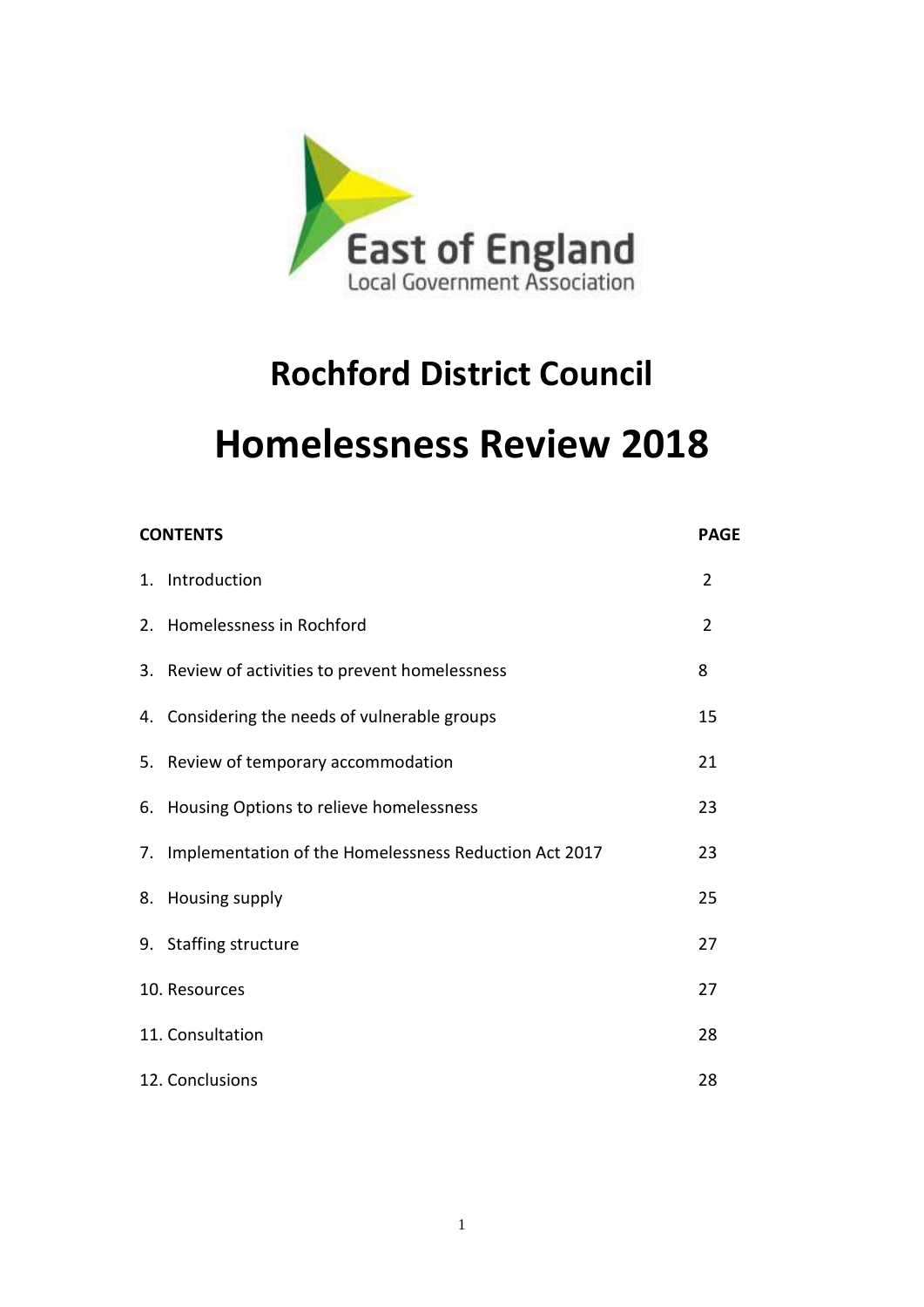# **1. Introduction**

The Council published its first Homelessness Strategy in 2003, and again in 2010 and 2016 providing plans for tackling homelessness in the district. With the introduction of the Homelessness Reduction Act 2017 and new duties to prevent and relieve homelessness, the 2016 Homelessness Strategy is no longer fit for purpose.

In order to develop a new Homelessness Strategy the Council has carried out a review of homelessness in the district, taking into account the requirements of the Homelessness Act 2002 and the new Homelessness Code of Guidance. This review therefore covers the following key areas:

- $\triangleright$  The levels, and likely future levels of homelessness
- $\triangleright$  A review of activities to prevent homelessness
- $\triangleright$  The needs of vulnerable groups
- $\triangleright$  A review of temporary accommodation
- ➢ Housing options to relieve homelessness
- ➢ Housing Register and Allocations Policy
- ➢ Implementation of the Homelessness Reduction Act 2017
- $\triangleright$  New housing supply
- $\triangleright$  Staff structure and resources

The findings of this review will provide the basis for formulating the Council's new Housing & Homelessness Strategy 2018-22 and accompanying action plan.

# **2. Homelessness in Rochford.**

# **2.1 The Rochford District**

Rochford covers an area of 65 square miles and is predominantly rural in character with over 12,000 hectares of Metropolitan Green Belt. It has miles of coastline as well as vast areas of countryside. The District shares borders with Castle Point, Basildon and Southend-on-Sea Borough Councils. According to the 2011 Census, the district was home to 83,287 people, this is estimated to have increased to 85,144 people in 2015 according to the Office for National Statistics. The population is predicted to increase to 89,494 by 2025. The District's residents are unevenly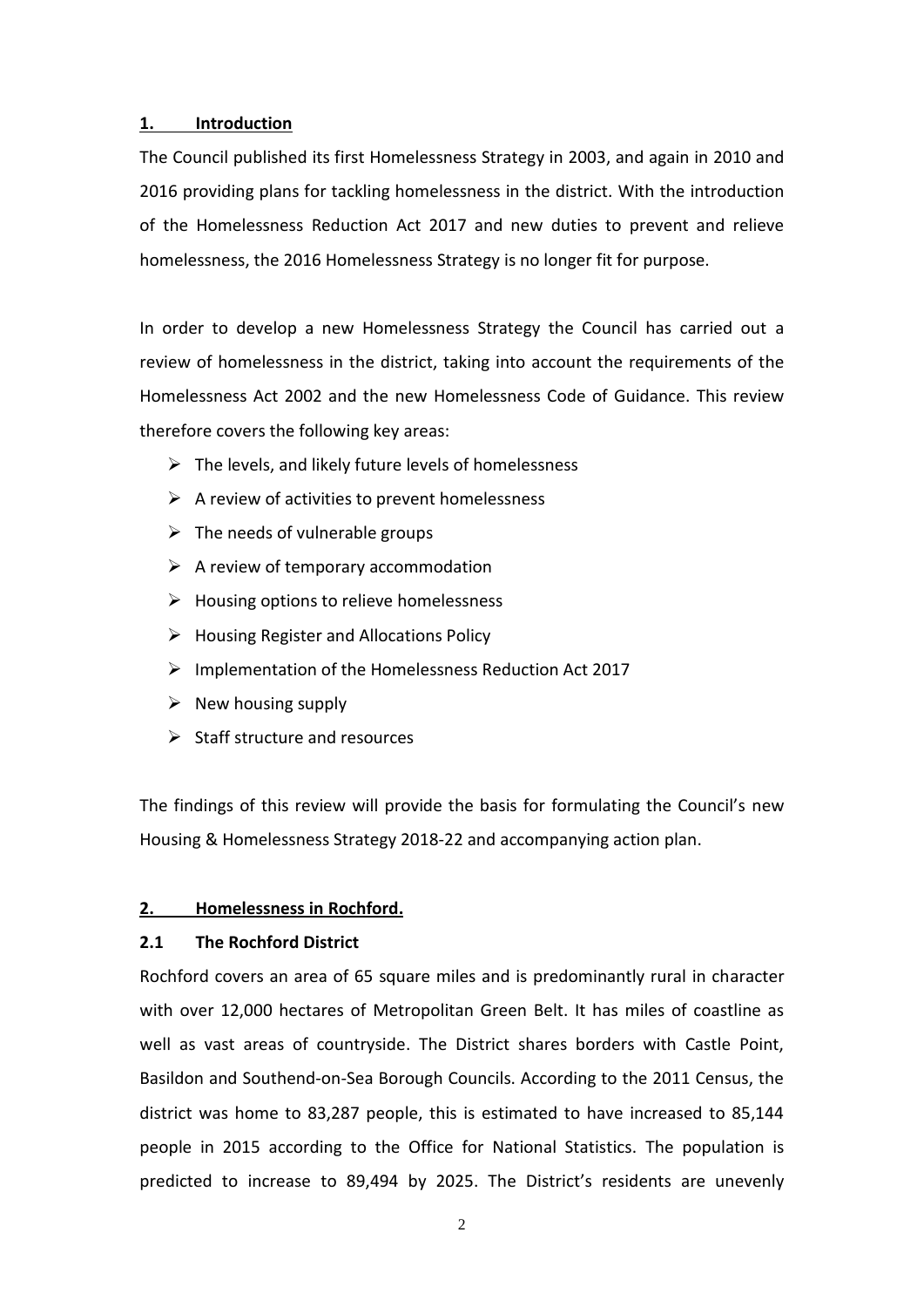distributed across 14 Parish's, with the majority located in the main towns of Rayleigh, Hockley and Rochford. The location of facilities and services across the district broadly reflects this distribution.

In 2014 there were 34,810 dwellings in Rochford, of which the predominant house type are detached and semi-detached dwellings, which comprise roughly 80% of total households The percentage of owner occupiers in Rochford is higher than the national average at 83.1% compared with 64.2% in England. It has the lowest proportion of private rented homes 9.3%, when compared to the rest of South Essex and this is compared to 18.1% nationally and just 7.5% of homes are rented from social landlords compared to 18.1% nationally.

Following the national trend and across all of the South Essex there has been a longterm worsening in affordability of accommodation, which is particularly pronounced in the Rochford district. As of August 2018 there are over 700 households on the Housing Waiting List.

The average house price in 2016/17 was £334,595 and average earnings £30,415. According to the South Essex Housing Market Analysis, the cost of renting a property privately in South Essex is most expensive in Rochford at £233 per week, for a one bedroom property. There is a gap between the cost of rents and the Local Housing Allowance. This has widened by as much as £109 per week, increasing in Rochford more than five-fold from May 2016 making accessing rented housing difficult for people on low incomes or reliant on benefits.

## **2.2 Current levels of homelessness**

#### **Homelessness Acceptances**

The number of homeless applications where a full housing duty was accepted has remained fairly stable over the last few years with a slight increase seen in 2016/17.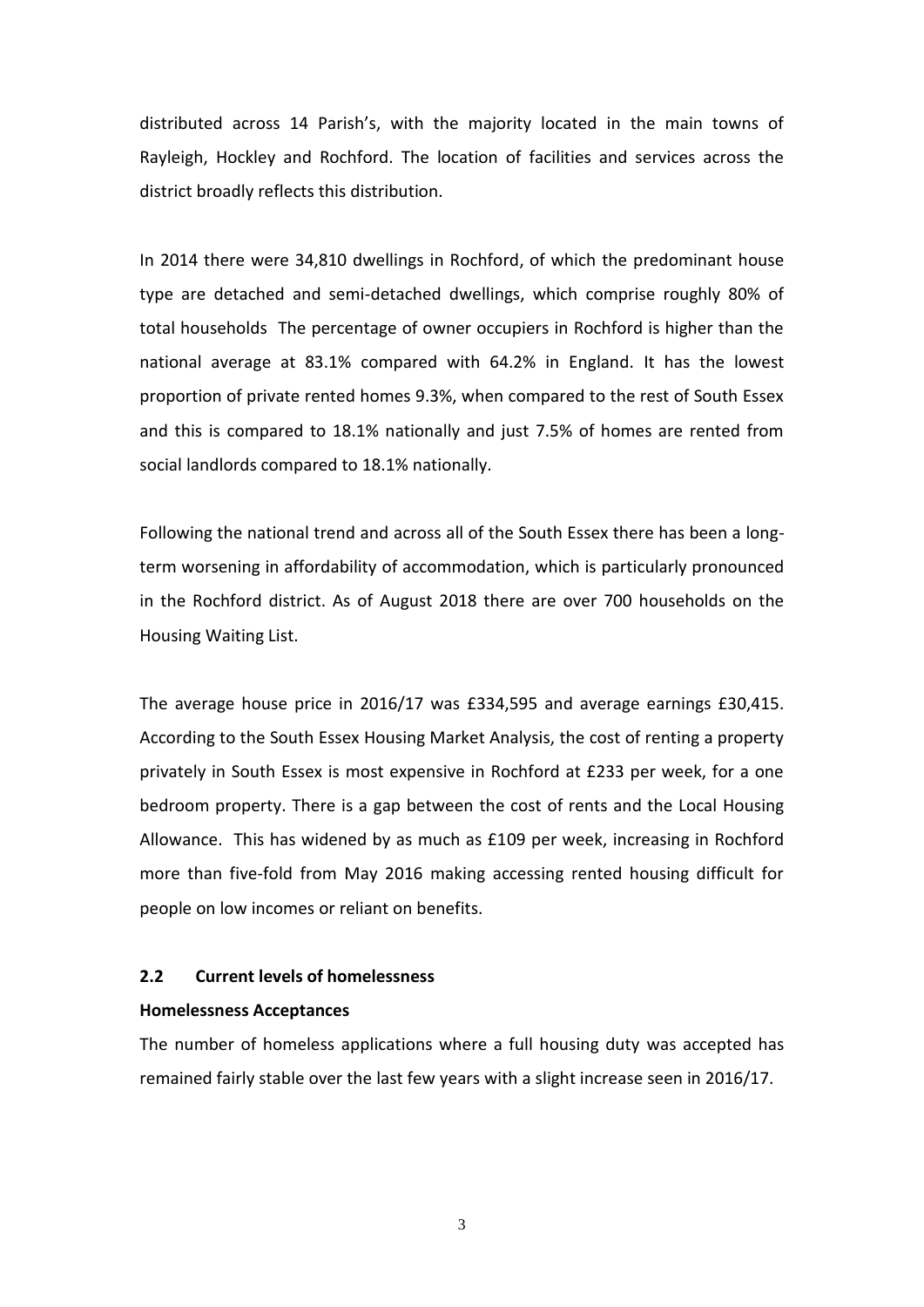| Table 1: Homeless Accepted households - last four years |         |         |         |         |  |  |
|---------------------------------------------------------|---------|---------|---------|---------|--|--|
| Years                                                   | 2014/15 | 2015/16 | 2016/17 | 2017/18 |  |  |
| Accepted   73                                           |         | 74      | 94      | 80      |  |  |

# **Reasons for homelessness**

The three main causes of homelessness in the district are:

- Parents no longer willing to accommodate
- Loss of private tenancy assured shorthold tenancy
- Relationship breakdown (both violent and non-violent)

| <b>Table 2: Reasons for homelessness</b> |                |                |                |                |                |  |  |
|------------------------------------------|----------------|----------------|----------------|----------------|----------------|--|--|
| <b>Reason for homelessness</b>           | Q <sub>1</sub> | Q <sub>2</sub> | Q <sub>3</sub> | Q4             | <b>Total</b>   |  |  |
|                                          |                |                |                |                | 17/18          |  |  |
| Parental eviction                        | 3              | 9              | 4              | 6              | 22             |  |  |
| Loss of private tenancy -AST             | 4              | 6              | 6              | 3              | 19             |  |  |
| Non-violent relationship breakdown       | $\mathbf{1}$   | $\overline{2}$ | $\overline{2}$ | 5              | 10             |  |  |
| Violent relationship breakdown           | $\overline{2}$ | $\overline{2}$ | $\overline{2}$ | $\overline{2}$ | 8              |  |  |
| Friends/relatives eviction               | $\overline{0}$ | $\overline{2}$ | $\mathbf{1}$   | $\overline{2}$ | 5              |  |  |
| Loss of private tenancy other            | $\overline{2}$ | $\mathbf{1}$   | $\mathbf{1}$   | 0              | 4              |  |  |
| Other forms of violence                  | $\Omega$       | $\overline{2}$ | $\Omega$       | $\Omega$       | $\overline{2}$ |  |  |
| Mortgage arrears                         | $\mathbf{1}$   | $\mathbf{1}$   | $\mathbf{1}$   | 0              | 3              |  |  |
| Left hospital / prison/care              | $\Omega$       | $\Omega$       | $\Omega$       | $\mathbf{1}$   | $\mathbf{1}$   |  |  |
| other                                    | $\mathbf 0$    | 3              | $\Omega$       | 3              | 6              |  |  |
| <b>Total</b>                             | 13             | 28             | 17             | 22             | 80             |  |  |

This has remained the same for a number of years and largely reflects the National picture.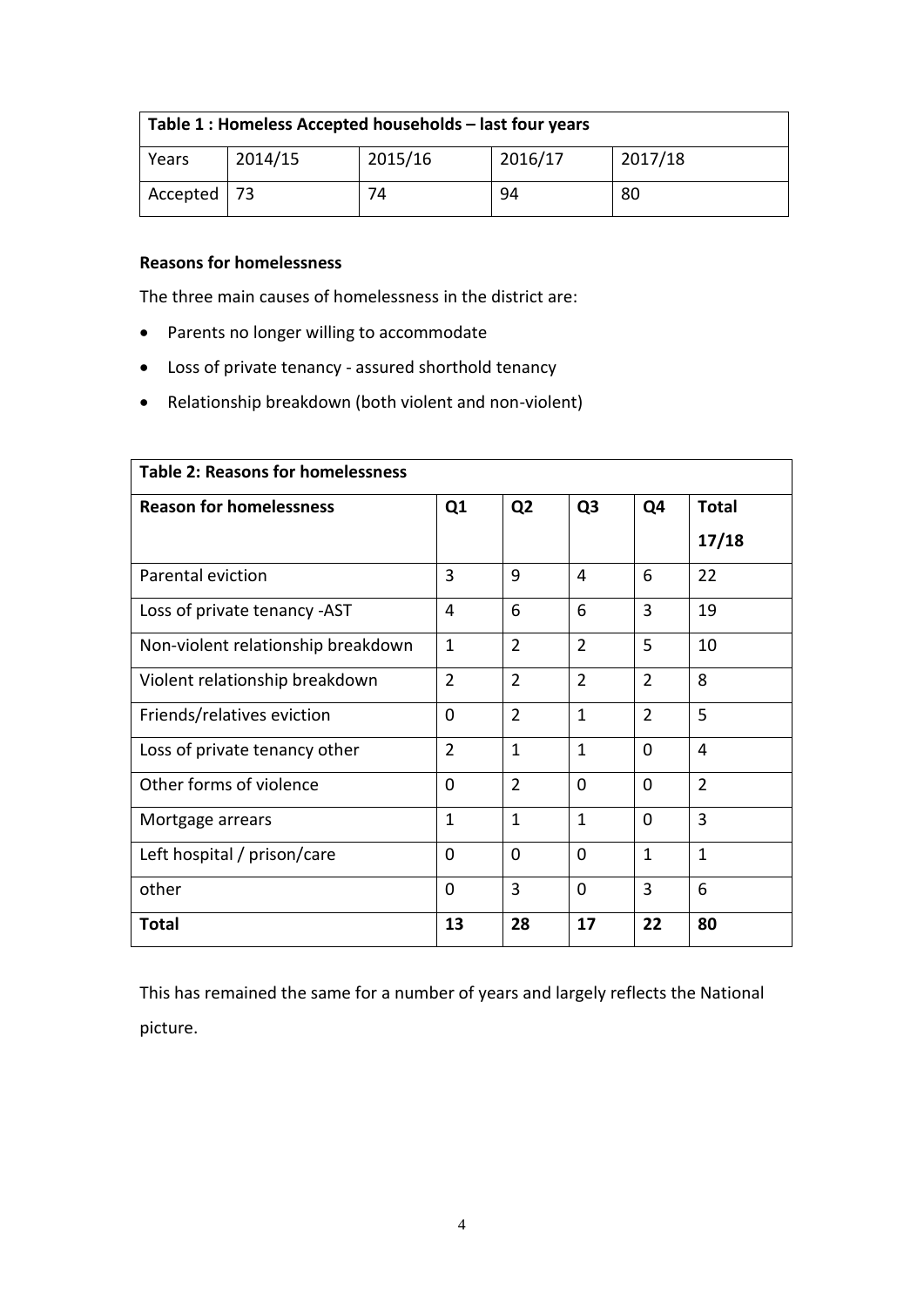| Table 3: Homeless acceptances by household type |    |                |    |    |                    |  |
|-------------------------------------------------|----|----------------|----|----|--------------------|--|
| Household type                                  | Q1 | Q <sub>2</sub> | Q3 | Q4 | <b>Total 17/18</b> |  |
| Family with children                            | 9  | 18             | 11 | 14 | 52                 |  |
| Single People                                   |    | 10             | b  | 8  | 28                 |  |
| <b>Total</b>                                    | 13 | 28             | 17 | 22 | 80                 |  |

# **Breakdown of homelessness acceptances by household type**

The majority of households accepted as homeless are families with children, although a third are single people. This also reflects the national picture with a lack of affordable housing across the board.

# **Breakdown of acceptances by priority need**

| Table 4: Homeless acceptances by priority need |              |                |                |                |                |  |  |
|------------------------------------------------|--------------|----------------|----------------|----------------|----------------|--|--|
| <b>Priority Need category</b>                  | Q1           | Q <sub>2</sub> | Q <sub>3</sub> | Q4             | 17/18          |  |  |
|                                                |              |                |                |                | total          |  |  |
| Dependent children                             | 9            | 18             | 9              | 13             | 49             |  |  |
| Pregnant                                       | $\mathbf{1}$ | 0              | $\overline{2}$ | $\overline{2}$ | 5              |  |  |
| 16/17 years old                                | $\mathbf 0$  | 0              | 0              | $\Omega$       | $\Omega$       |  |  |
| Care leaver                                    | $\mathbf 0$  | $\mathbf{1}$   | $\Omega$       | $\Omega$       | $\mathbf{1}$   |  |  |
| Physical disability                            | $\mathbf 0$  | $\mathbf{1}$   | $\mathbf{1}$   | $\mathbf{1}$   | 3              |  |  |
| Mental                                         | 3            | $\overline{7}$ | 5              | 5              | 20             |  |  |
| illness/disability                             |              |                |                |                |                |  |  |
| domestic violence                              | 0            | $\mathbf{1}$   | $\mathbf 0$    | $\mathbf{1}$   | $\overline{2}$ |  |  |
| Old age                                        | $\mathbf 0$  | 0              | 0              | $\Omega$       | $\Omega$       |  |  |
| <b>Total</b>                                   | 13           | 28             | 17             | 22             | 80             |  |  |

As reflected in Table 4, the highest category of priority need is dependent children or pregnancy. This is unsurprising given the lack of alternative housing options for households in the district.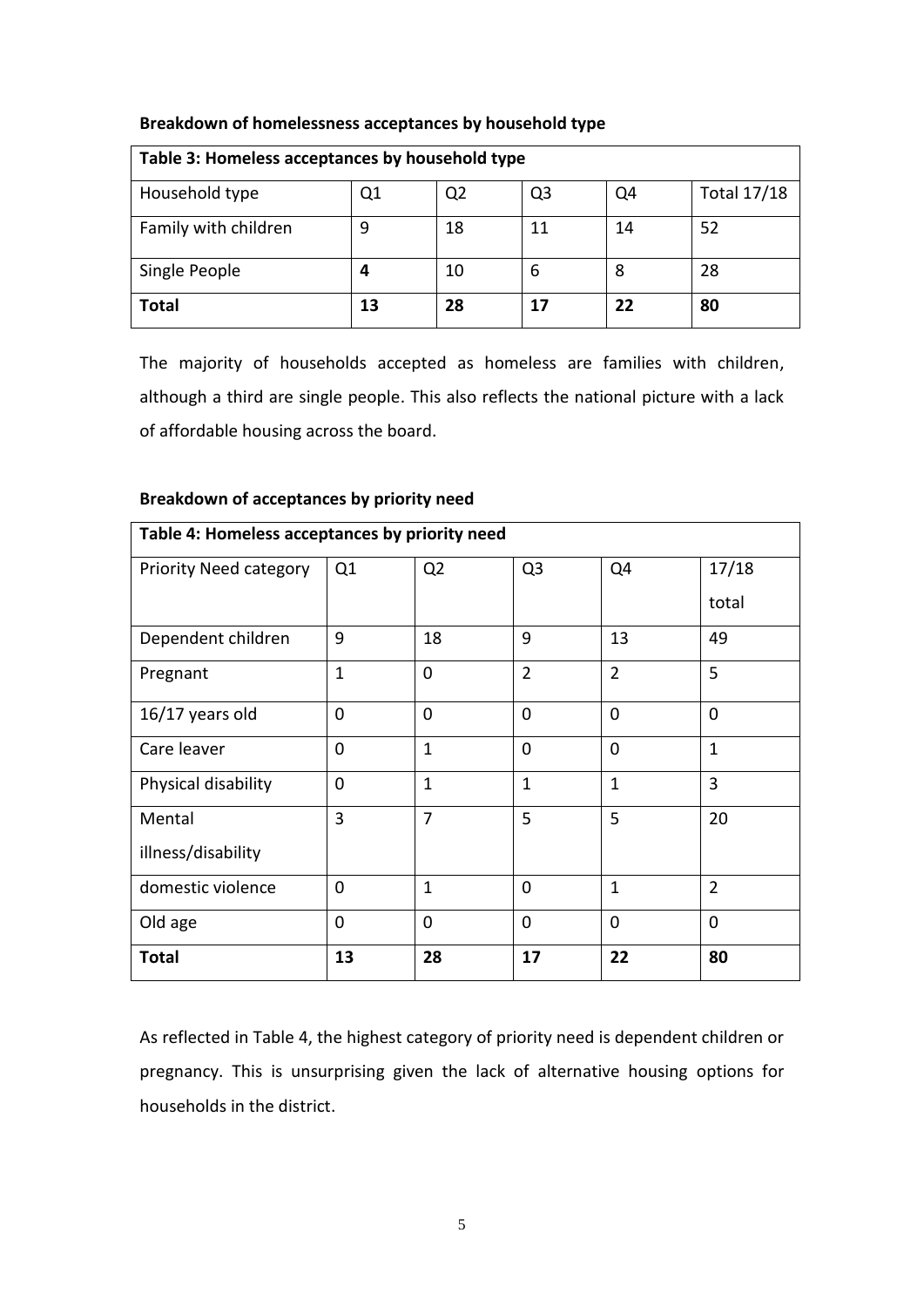Another priority need to note, accounting for a quarter of all cases, is a high number of acceptances for those with mental health problems. In order to be classed as having a priority need through poor mental health, there needs to be quite significant health issues that impact on a person's ability to fend for themselves, and cope if they are literally roofless. The Housing Options service report that they are regularly dealing with clients with some level of anxiety and depression, although many of them are families where the primary priority need is dependent children, so they do not show up in these figures.

| Table 5: Homeless acceptances by age |                |                |                |                |                    |  |  |
|--------------------------------------|----------------|----------------|----------------|----------------|--------------------|--|--|
| Age                                  | Q <sub>1</sub> | Q <sub>2</sub> | Q <sub>3</sub> | Q <sub>4</sub> | <b>Total 17/18</b> |  |  |
| $16 - 24$                            | 3              | 9              | 7              | 10             | 29                 |  |  |
| $25 - 44$                            | 8              | 14             | 6              | 10             | 38                 |  |  |
| $45 - 59$                            | 1              | 3              | 3              | $\overline{2}$ | 9                  |  |  |
| $60 - 64$                            | 0              | $\overline{2}$ | 0              | 0              | $\overline{2}$     |  |  |
| $65 - 74$                            | 1              | $\mathbf 0$    | $\mathbf 0$    | $\mathbf 0$    | $\mathbf{1}$       |  |  |
| 75 and over                          | $\overline{0}$ | $\mathbf 0$    | $\mathbf{1}$   | $\mathbf 0$    | $\mathbf{1}$       |  |  |
| <b>Total</b>                         | 13             | 28             | 17             | 22             | 80                 |  |  |

#### **Breakdown of acceptances by age**

It is clear from Table 5 that homelessness amongst those over the age of 60 is rare. This is mainly due to the availability of sheltered housing, which makes up around a third of the social housing stock and the fact that older people are more likely to be settled in accommodation, either owned or rented, in later life.

It is significant that 36% of households are under 25 years of age reflecting the difficulties young people have in finding accommodation they can afford. With property prices escalating all the time it is not surprising that young people find it difficult to get onto the property ladder.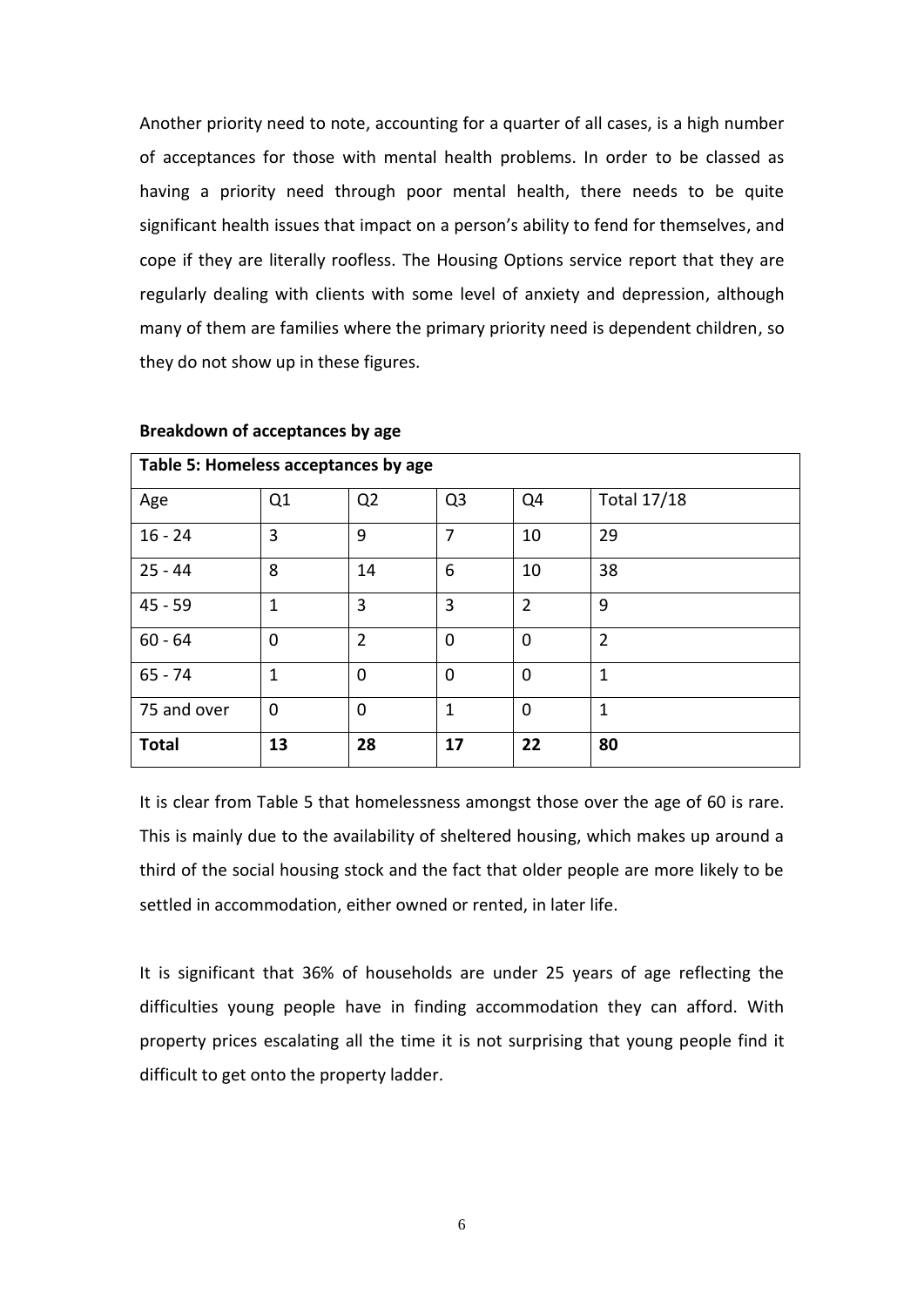| Table 6: Homeless acceptances per 1000 households 17/18 - Q1-3 |      |                |                |  |  |  |
|----------------------------------------------------------------|------|----------------|----------------|--|--|--|
|                                                                | Q1   | Q <sub>2</sub> | Q <sub>3</sub> |  |  |  |
| All England                                                    | 0.61 | 0.65           | 0.58           |  |  |  |
| London                                                         | 1.10 | 1.20           | 1.01           |  |  |  |
| Rest of England                                                | 0.52 | 0.55           | 0.50           |  |  |  |
| <b>East of England</b>                                         | 0.62 | 0.61           | 0.57           |  |  |  |
| <b>Rochford</b>                                                | 0.37 | 0.80           | 0.49           |  |  |  |
| Castle Point                                                   | 0.37 | 0.40           | 0.51           |  |  |  |
| Maldon                                                         | 0.44 | 0.33           | 0.37           |  |  |  |
| Southend-on-Sea                                                | 0.40 | 0.47           | 0.50           |  |  |  |

# **Homeless acceptances per 1000 household population**

The number of accepted households was compared with other authorities using a per 1000 household analysis. The table above shows that apart from a slight increase in Quarter 2 the level of homeless acceptances in Rochford is broadly in line with neighbouring councils, and lower than the East of England average.

# **2.3 Demand on the housing options team.**

The Housing Options Service is based in the Council offices in Rochford and is available during normal working hours providing both a drop in and appointment system. Out of hours emergencies are dealt with by officers who can be accessed through a corporate out of hour's emergency service.

Demands on the Housing Options service continue to rise. In 2016/17 there were 1216 approaches for housing advice, rising to 1953 in 2017/18. This demonstrates an increase in demand of nearly a third in a year.

Some limited data is available on the number of approaches since the Homelessness Reduction Act came into force in April 2018. These show 306 approaches in April. If demand continues at this level then the annual figure for 2018/19 will be approaching 3,500.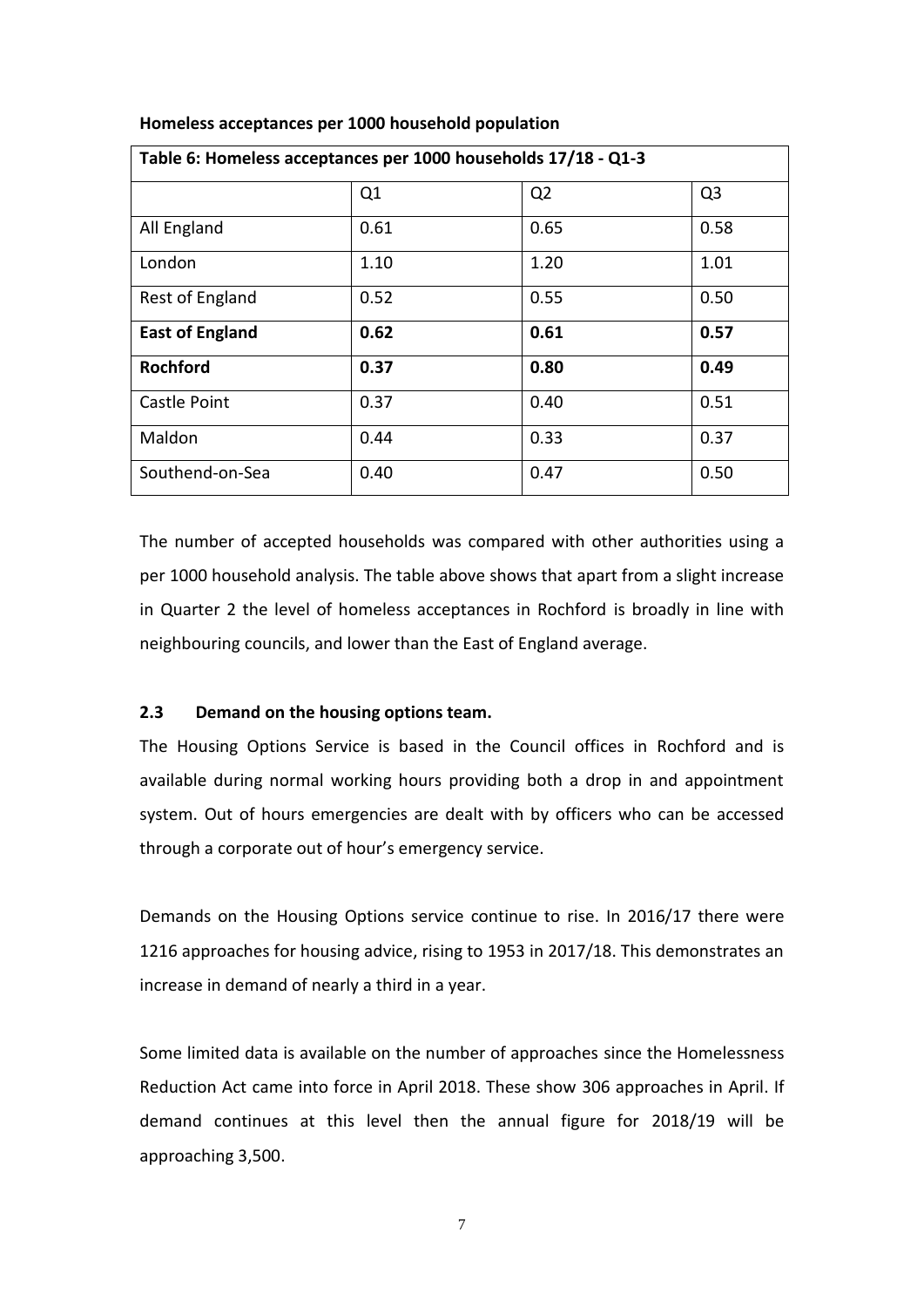The biggest change for the service will be the requirement to engage in ongoing homelessness prevention casework for those meeting the new 'homeless in the next 56 days' criteria. At the end of May caseloads for Prevention Officers were in the region of 30 cases per officer. This is likely to increase and should be monitored closely.

# **2.4 Future levels of homelessness**

It is difficult to predict future levels of homelessness; however it is predicted to continue to rise nationally. The introduction of the Homelessness Reduction Act 2017 will ensure that advice and support is delivered to anybody facing homelessness to try to prevent homelessness in future. The following factors are likely to impact on the demand for services:

- Welfare Reform including the roll out of Universal Credit
- Escalating private rent levels
- Lack of new affordable housing supply

With a renewed emphasis on preventing homelessness and Government funding to help relive rough sleeping, the objective is that current levels can be maintained if not reduced.

# **3. Review of activities to prevent homelessness**

The Council monitors and records the number of approaches, how many households receive advice and how many cases of homelessness are prevented or relieved. The table below shows the position for the last two years.

| <b>Table 7: Homeless Prevention activity</b> |         |         |  |  |  |
|----------------------------------------------|---------|---------|--|--|--|
|                                              | 2016/17 | 2017/18 |  |  |  |
| Approaches                                   | 1216    | 1953    |  |  |  |
| Advice given                                 | 936     | 1619    |  |  |  |
| Prevented / relieved                         | 141     | 209     |  |  |  |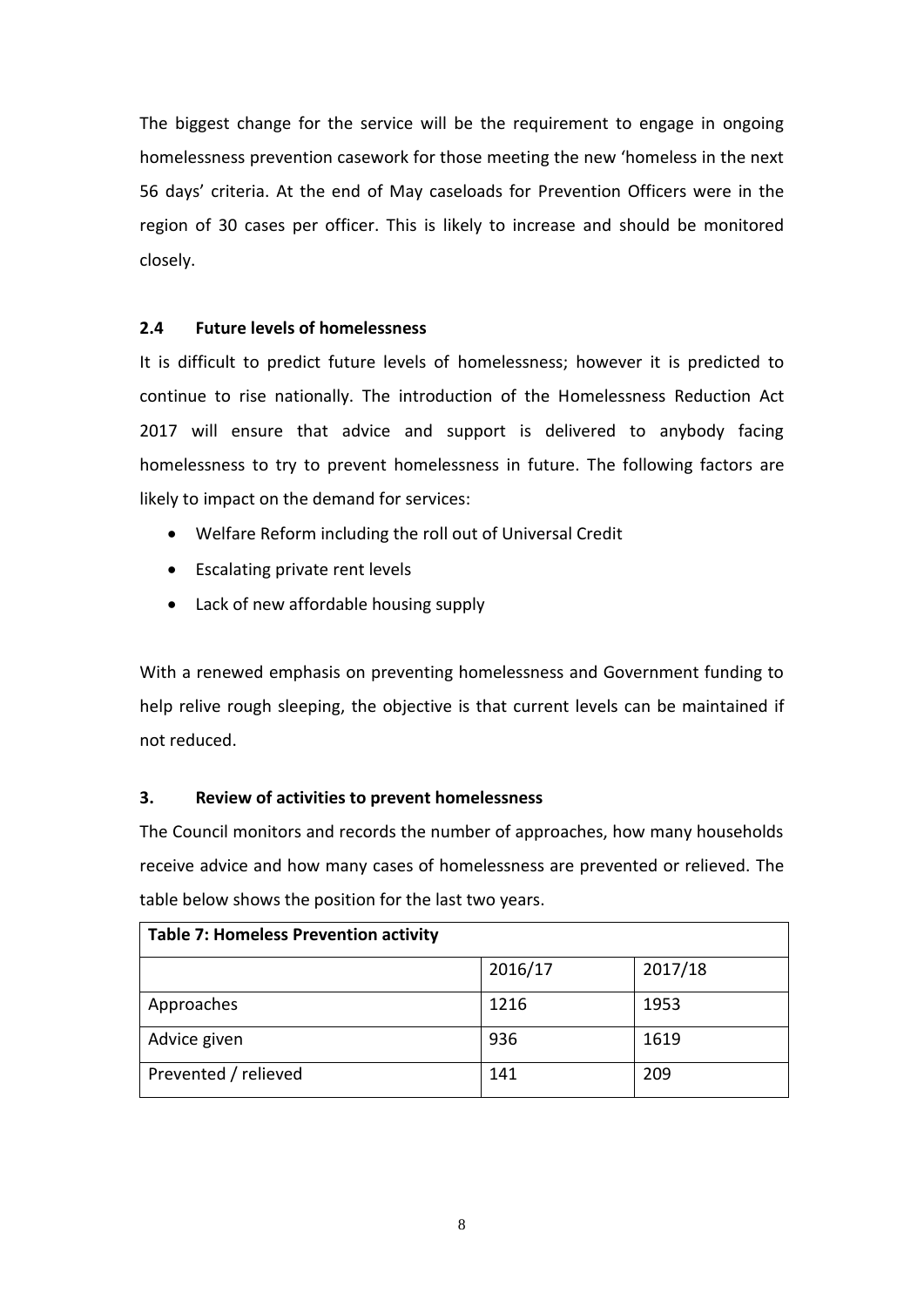As seen in Table 7, compared to the numbers of approaches the official number of preventions, as reported on the Government statistical return is relatively low, but this is not necessarily providing a full picture of all housing advice outcomes.

The disparity in data is likely to be due to the fact that government data only captures formal homelessness applications rather approaches for detailed housing advice to help retain existing accommodation or secure alternative accommodation. The new government enhanced data collection system (known as (H-CLIC) introduced from April 2018 will help in producing detailed consistent data regarding homelessness.

## **3.1 Housing advice**

The Council provides a Housing Advice service from its main office in Rochford, delivering frontline housing advice and information to people approaching the Council in housing need. A duty officer is available each day, providing a triage approach. Clients who meet the 56 day criteria are provided with an information pack and a two hour appointment is made for them to come back and complete a Personal Housing Plan. This allows time to consider solutions, agree a more detailed prevention action plan including intervention and support.

The Housing Options service includes officers who take responsibility for a variety of specific service areas: working with young people/care leavers, mental health, domestic abuse, mediation, Anti Social Behaviour/offenders, drugs/alcohol

Home visits are now carried out routinely in cases of threatened homelessness from family or friends. Prevention officers report that home visits and the introduction of a pro-active approach to parental evictions has been successful and that prevention is 'working' for this group. It is reported that parents can see that their child is being supported to find a solution, with the completion of a Personalised Housing Plan. Behaviour Agreements have also been used with this group with some success.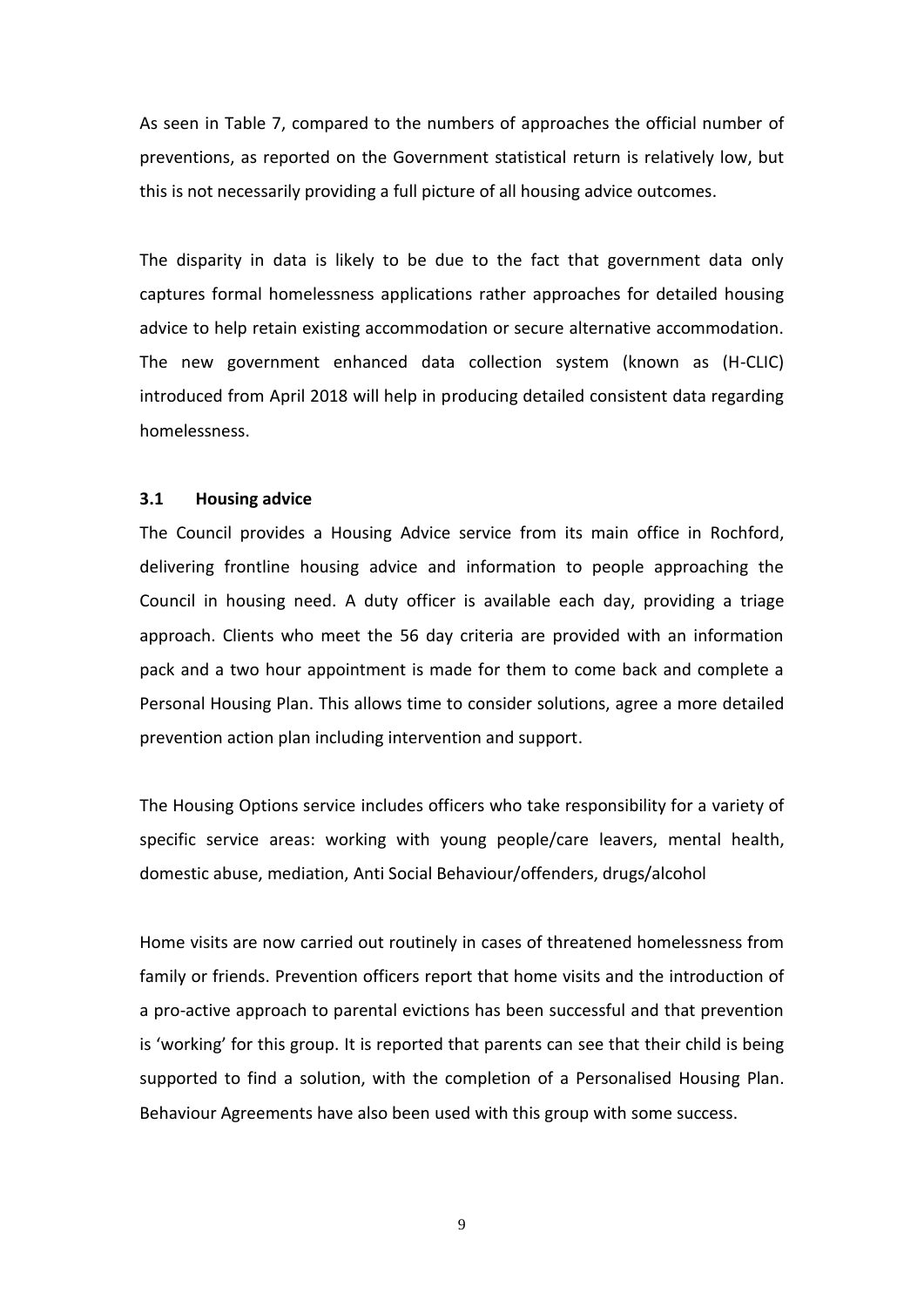The introduction of the prevention approach and additional staff has had a significant impact on the ability to prevent homelessness amongst private tenants too. Officers can take time to go and speak to the landlord and resolve any issues; this is building good relationships with private landlords and letting agents who are beginning to make contact with the team much earlier if there are problems. There are also effective links with the Council's Revenues and Benefits service with a

dedicated officer assigned to working with the Housing Options service. Applications for assistance and/or Discretionary Housing Payments are dealt with efficiently.

The Council's website has been updated to include information and links on housing advice and work is in progress to develop factsheet that can be downloaded. With the statutory Duty to Refer coming into force in October 2018, it is recommended that these are also promoted to partners and stakeholders.

**Recommendation 1: Ensure easy access and availability of information, detailing the new prevention approach and the support services available.** 

## **3.2 Housing Register and Allocations Policy**

Housing advice and homelessness prevention will include recommending an application to the Housing Register, ensuring applicants' needs are correctly assessed, that they receive appropriate priority banding, and information and advice about how the Allocation Scheme works.

Social housing in the district is provided by housing associations, the Council having transferred its housing stock in 2007. Sanctuary Housing Association (SHA) is the big provider and own around 2000 homes. The Council has nomination rights to 75% of properties with registered providers and the remaining 25% are let through the registered providers separate register. A number of other registered social landlords are active in the district, including Genesis, Estuary, Housing 21, Hanover, London & Quadrant, Moat, Swan and Chelmer Housing Partnership. The total stock of general needs affordable homes is around 2,700. Shared ownership and supported housing (including extra care) account for a further 150 homes.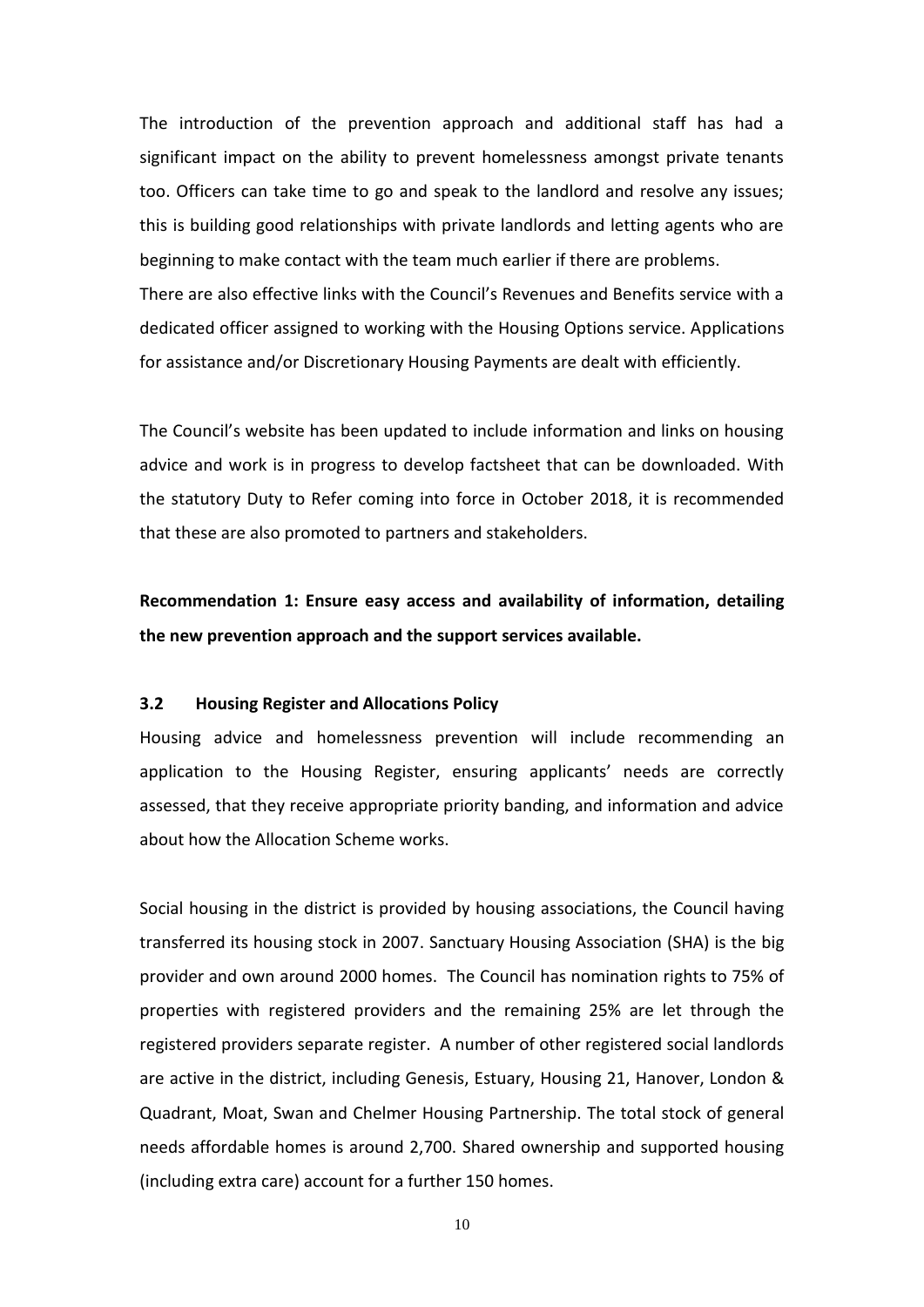The number of households on the Housing Register has reduced overall from 825 in March 2017 to 638 in March 2018. The numbers of households housed from the register has nearly doubled from 97 in 2016/17 to 160 in 2017/18 reflecting an increase in the number of new homes delivered (43 in 2017/18 compared to 8 the year before). Increased supply has a significant impact on homelessness and the numbers in temporary accommodation and best use is made of any vacancies through using transfers to free up larger homes.

The Housing Allocations Policy was reviewed in February 2018 and has since been subject to public consultation. The final policy is due to adopted in October 2018. This policy was amended to be compliant with law (Homelessness Reduction Act 2017) and practice, ensuring the Council effectively allocates increasingly limited resources. For example, currently, it is forecast that there will be around 65 general needs lets available in 2018/19 which is a fall of around 10%; this is set against an increasing demand for homeless services.

## **3.3 Debt and money advice**

The Council funds the services of the Citizens Advice Rochford & Rayleigh Bureau (CAB), which has a presence in 2 of the main towns.

It is a relatively small generic service and offers an advice and information service to people who live and work in the community. They are equipped to respond to any issue, including benefits, consumer, relationships, housing, employment and money advice. There is however no specialist services available for Money advice or Debt which can often lead to homelessness.

A 2018/19 funding bid to the Department of Works and Pensions (DWP) for a Community Engagement Officer has recently been successful. This new partnership will fund a 1yr post, which will help to improve employment outcomes or prospects of future employment outcomes for long-term unemployed individuals and groups facing complex barriers to work.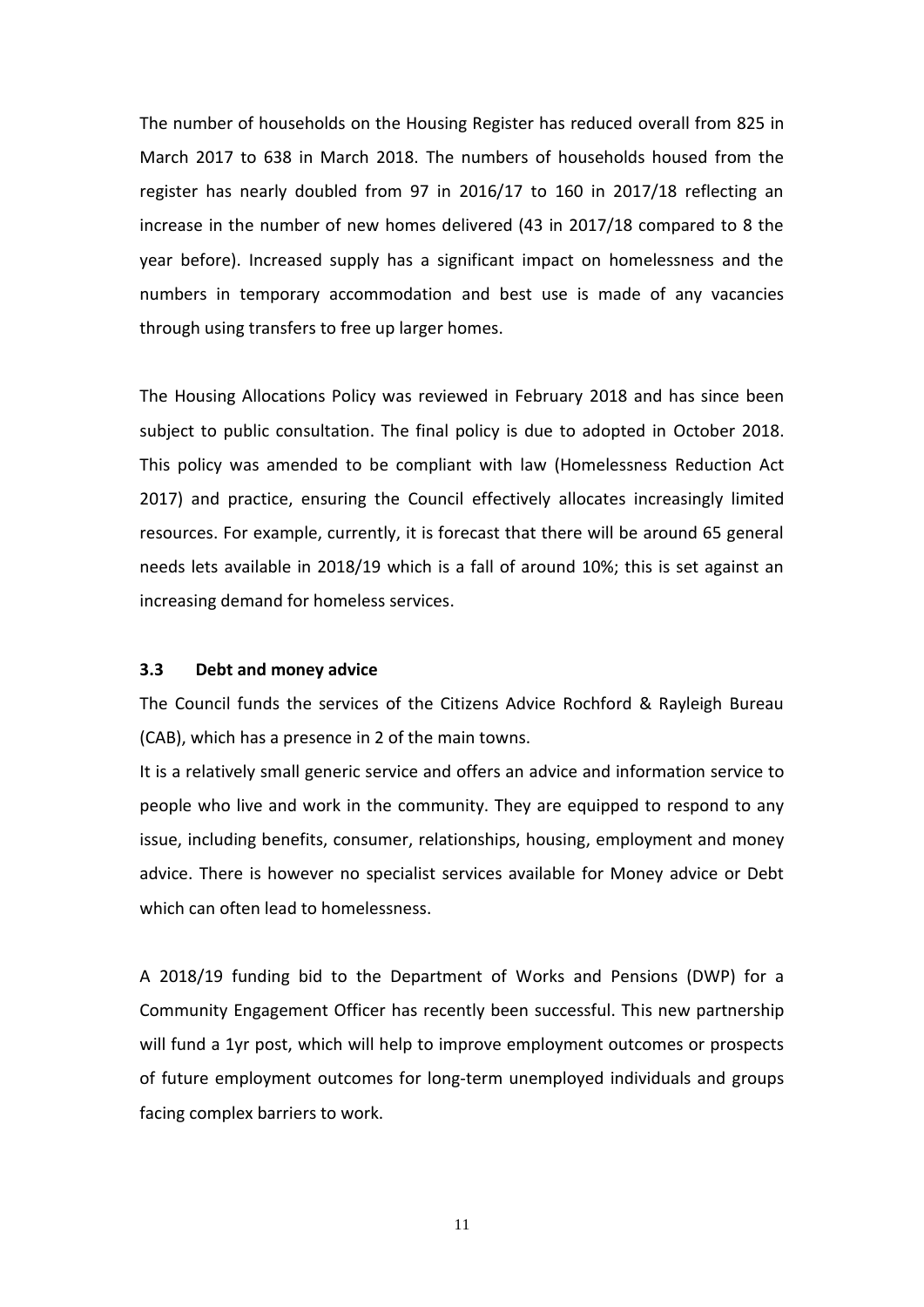The Housing Options service works effectively with Housing Benefit colleagues on a day to day basis holding informal case reviews for housing clients and considering whether Discretionary Housing Payments (DHP) would be appropriate to prevent homelessness. DHP should always be considered as a short term emergency fund and is not a method by which claimants can seek to permanently resolve a rental shortfall.

# **3.4 Housing Options Prevention Fund Policy**

The Council has adopted a Prevention Fund Policy that provides financial support to people facing homelessness. The policy aims to:

- Prevent homelessness by improving the range of available early interventions
- Support vulnerable people
- Assist the Council in reducing numbers of households in B&B and temporary accommodation

Types of support include financial assistance through a loan for a rent deposit/rent in advance, one off rent arrears payment, landlord incentive and deposit bond.

Funds are limited by budget but this is an effective policy that will help to prevent homelessness. In 2017/18 it is estimated that use of the Homelessness Prevention Fund saved the Council £189,700, the sum it would have spent if those households had been made homeless.

At present the prevention fund is only available to households who fall into a priority need category. With the new relief duties towards single people, it is recommended that consideration be given to making this available for anybody threatened with homelessness.

**Recommendation 2: Expand the Prevention Fund policy to make it available for anybody threatened with homelessness, including non-priority households.**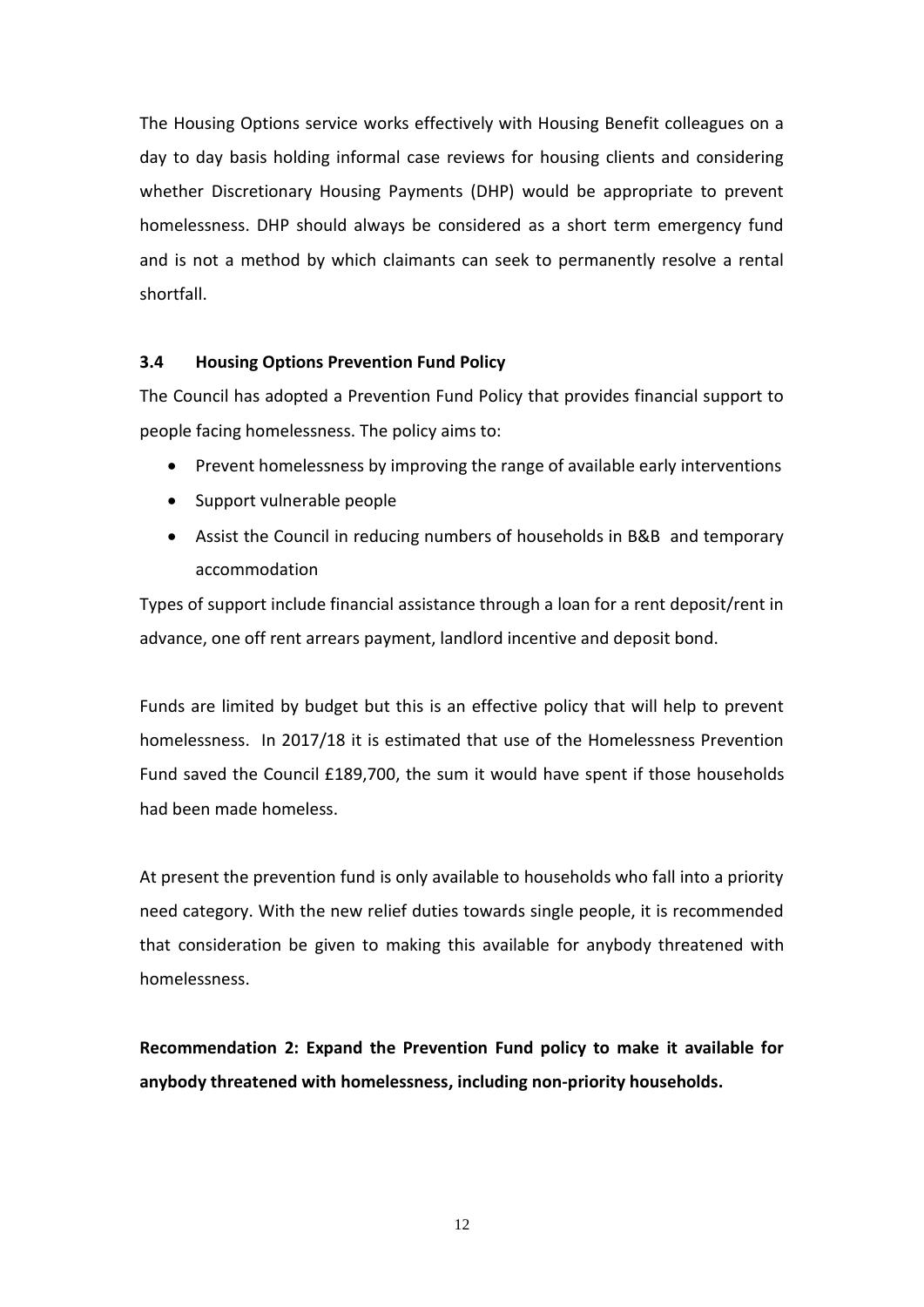## **3.5 Private Landlords and Letting Agents**

While the number of private landlords working with the Council directly to meet housing need is low, steps are being taken to further develop these relationships. A joint Landlord Forum with neighbouring authorities is now in place. The last forum was arranged jointly with the National Landlords Association and was attended by 40 landlords and letting agents. One landlord is now working with the service and taking on clients referred by them. Where evictions are taking place officers are also working closely with landlords at an earlier stage around such issues as housing benefit and homeless prevention.

A new Private Sector Housing Officer is matrix managed by Environmental Health and Housing Options Managers providing understanding and links across the teams, including support to deal with cases of harassment and illegal eviction and property checks. This is working well and demonstrates effective cross departmental working.

The Council is keen to explore whether it can establish a Social Lettings Agency and this is definitely something that should be explored further perhaps in collaboration with other local authorities in Essex.

**Recommendation 3: Continue to promote joint working and strong links with the private rented sector and explore any opportunities to develop a Social Lettings Agency.** 

## **3.6 Mortgage rescue schemes**

There are very low levels of homelessness due to mortgage repossession with only three cases being accepted in 2017/18 so this is not a priority area for service development. Information and advice on financial planning is of benefit in these cases and owners referred to agencies as appropriate. The Homelessness Prevention fund can be accessed if small grants can be used to solve homelessness.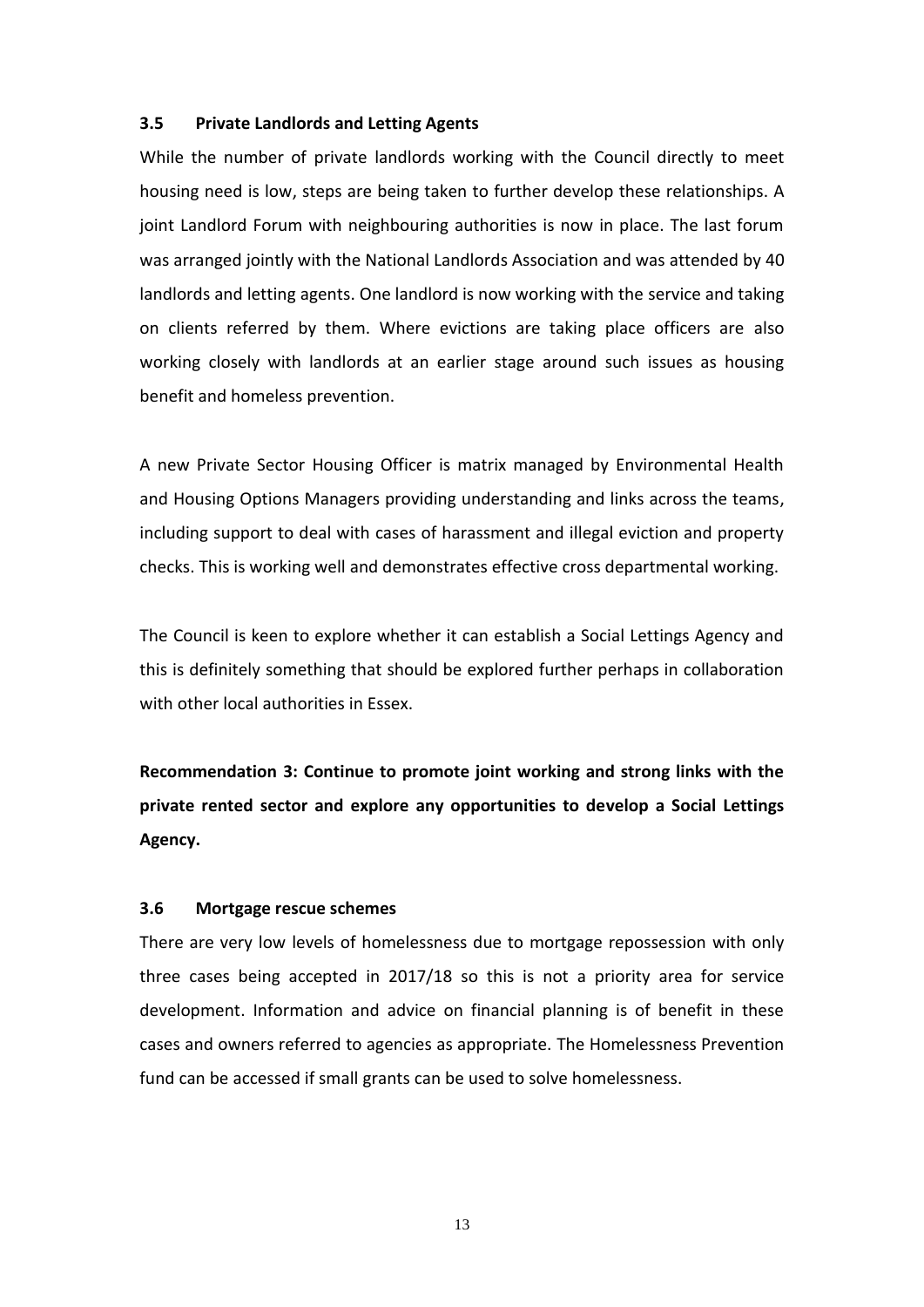## **3.7 Social Landlords**

There is some anecdotal evidence of partner housing associations failing to notify the housing team of the potential eviction of social housing tenants until quite late in the day. With the Homelessness Reduction Act now in force, it is important to ensure that protocols are in place with all social housing providers in the district to allow early intervention and support to be offered. Rochford is promoting the adoption of a new Homelessness Charter and social landlords are one of the key partners that will be asked to sign up to this.

**Recommendation 4: Work with social housing providers to ensure they identify at an early stage tenants in rent arrears or otherwise at risk of eviction.** 

## **3.8 Partnerships**

The Council has some strong partnerships with organisations that seek to prevent homelessness. These include SHA, CAB, Peabody, South Essex Domestic Abuse Hub, local church community groups and other local authorities. Significant progress has been made in partnership working over the last two years and some innovative projects have emerged from these relationships.

The Council is part of the Essex Trailblazer Homelessness Prevention Project with a dedicated housing support mentor linked to the team to support clients with complex needs. The Trailblazer project is monitored by a strategic steering group and is managed by Essex County Council.

An initiative with local faith group Hawkwell Baptist Church has provided an opportunity to access different tiers of support services and two new community led initiatives providing meals and a 'Helpful box' scheme also help to meet needs on a very practical level.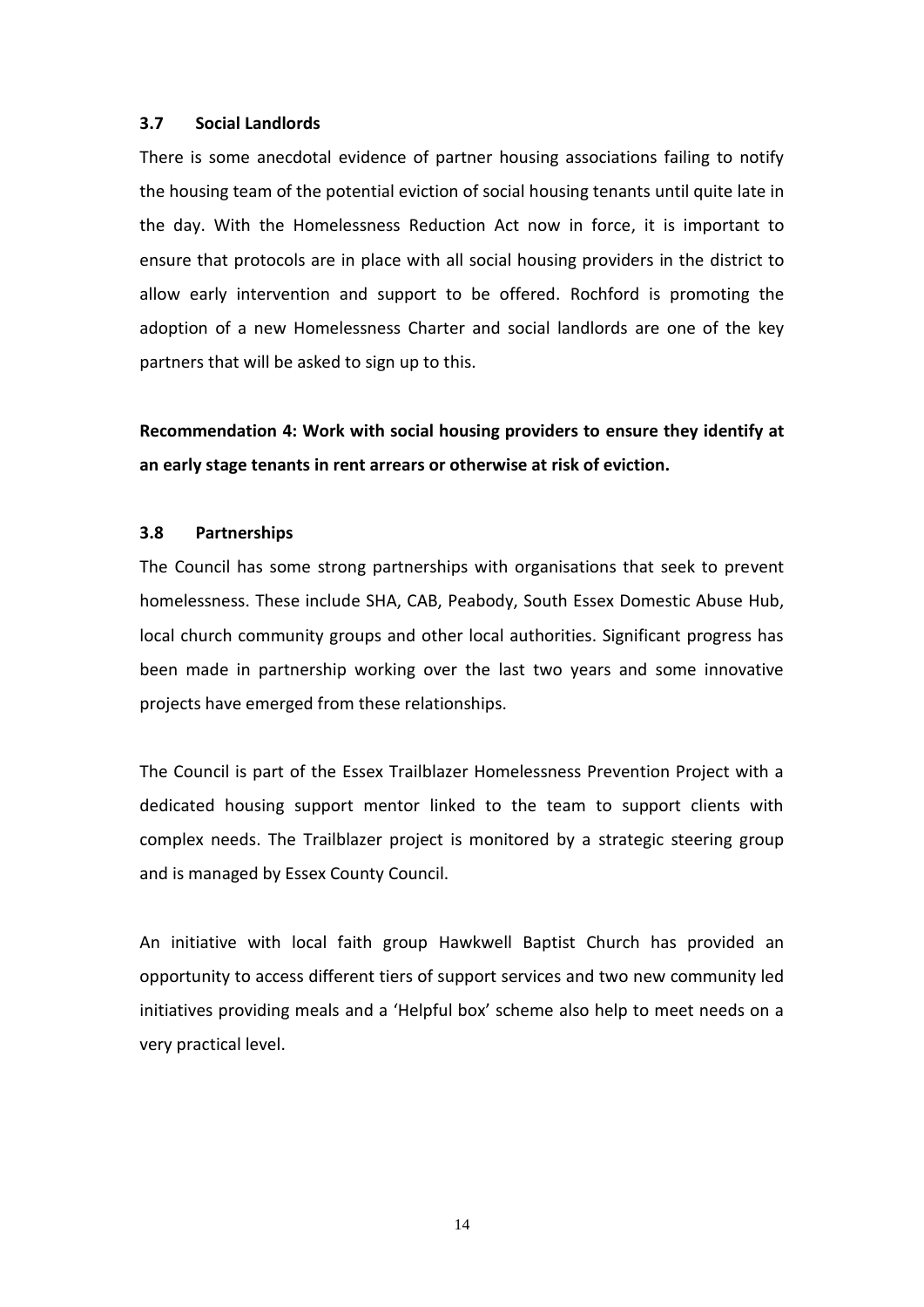A Homelessness Prevention officer chairs the Rochford Referral Group, a multiagency group established to deal with complex cases, which aims to identify solutions and agree an approach across a number of agencies. This is well attended and meets regularly.

A multi-agency Homelessness Forum met on 25<sup>th</sup> June 2018 and contributed to this review of homeless services. Rochford is promoting the adoption of a Homelessness Charter as the vehicle for multi-agency partnership working and to ensure awareness and implementation of the Duty to Refer across all partners from October 2018. It is planned that the Forum will continue to meet regularly to review progress on the recommendations in the Strategy.

**Recommendation 5: Promote the Homelessness Charter and use this to ensure implementation of the Duty to Refer from October. Ensure that the Homelessness Forum continues to meet at least annually.** 

## **4. Considering the needs of vulnerable groups**

In order to develop effective partnerships and homelessness prevention services the Council has considered what the needs of vulnerable groups in Rochford district are, and what services are in place to support them.

## **4.1 Rough Sleepers**

Rough sleepers visibly sleeping on the streets are rare in Rochford; however partner agencies identified 11 at the last official count in November 2017. This was a desktop exercise asking partners how many they were aware of but does indicate that the numbers are growing.

The Housing Options team are currently exploring options on how they can work more closely with neighbouring authority, Southend for the commissioning and access to support services. Southend's main night shelter provider, HARP, have recorded over 50 clients with a Rochford connection being supported by their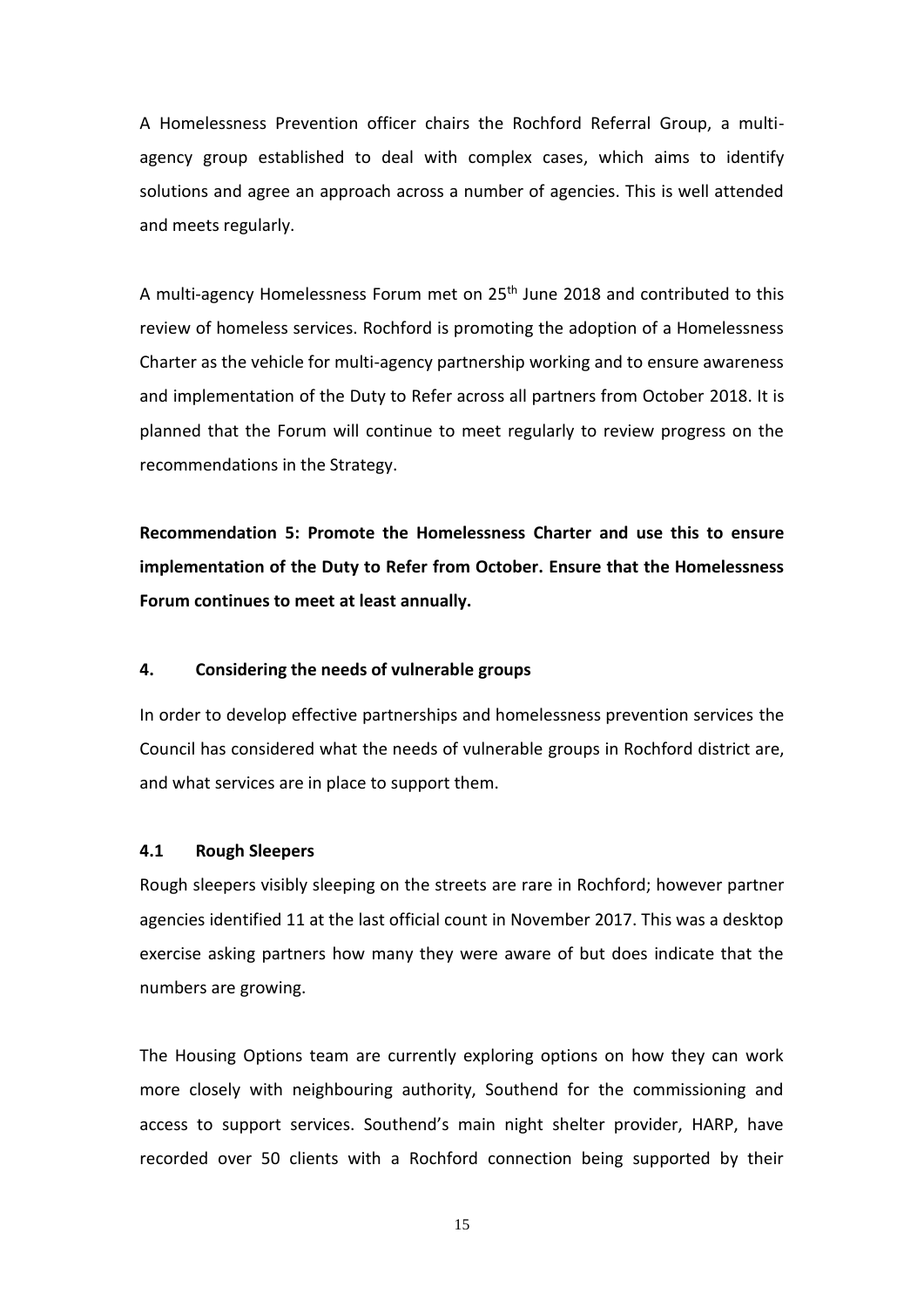service and formal referral processes are now being set up. Links with Southend's church liaison officer for night provision are also being made via Rochford's new faith/community group, with the objective of considering a proposal to deliver joint Severe Weather Emergency Provision (SWEP) across Rochford, improving on Southend's current provision.

**Recommendation 6: Explore the provision of joint commissioning and SWEP provision with neighbouring authorities to support the needs of those who are homeless now and at risk of homelessness.**

#### **4.2 Single homeless people / 'sofa surfers'**

There are also people in the District who are not rough sleeping but have nowhere settled to live. Experience elsewhere shows that these are likely to be mainly younger people who move from one friend or relative to another as they are unable to secure a permanent social rented home, and do not have sufficient income to afford privately rented accommodation. The only option for this group is to share with friends, try to access the private sector or hope to be housed through the Housing Register, where there is a significant waiting time.

Support can be provided through the floating support service for sofa surfers with support needs. Close links with the HARP project in Southend will also provides support for single homeless people or those sofa surfing. It is this group in particular that the introduction of the Homelessness Reduction Act (HRA) will assist through providing a personalised housing plan and support needs assessment. The new HRA relief duty also applies to single people who do not have a priority need, so options to increase the number of properties available to this group will be key.

## **4.3 Young People and Care Leavers**

The number of young people approaching the Council is relatively low, and joint protocol arrangements are in place with Essex County Council to assess the needs of any young person aged 16/17 who may be at risk of homelessness.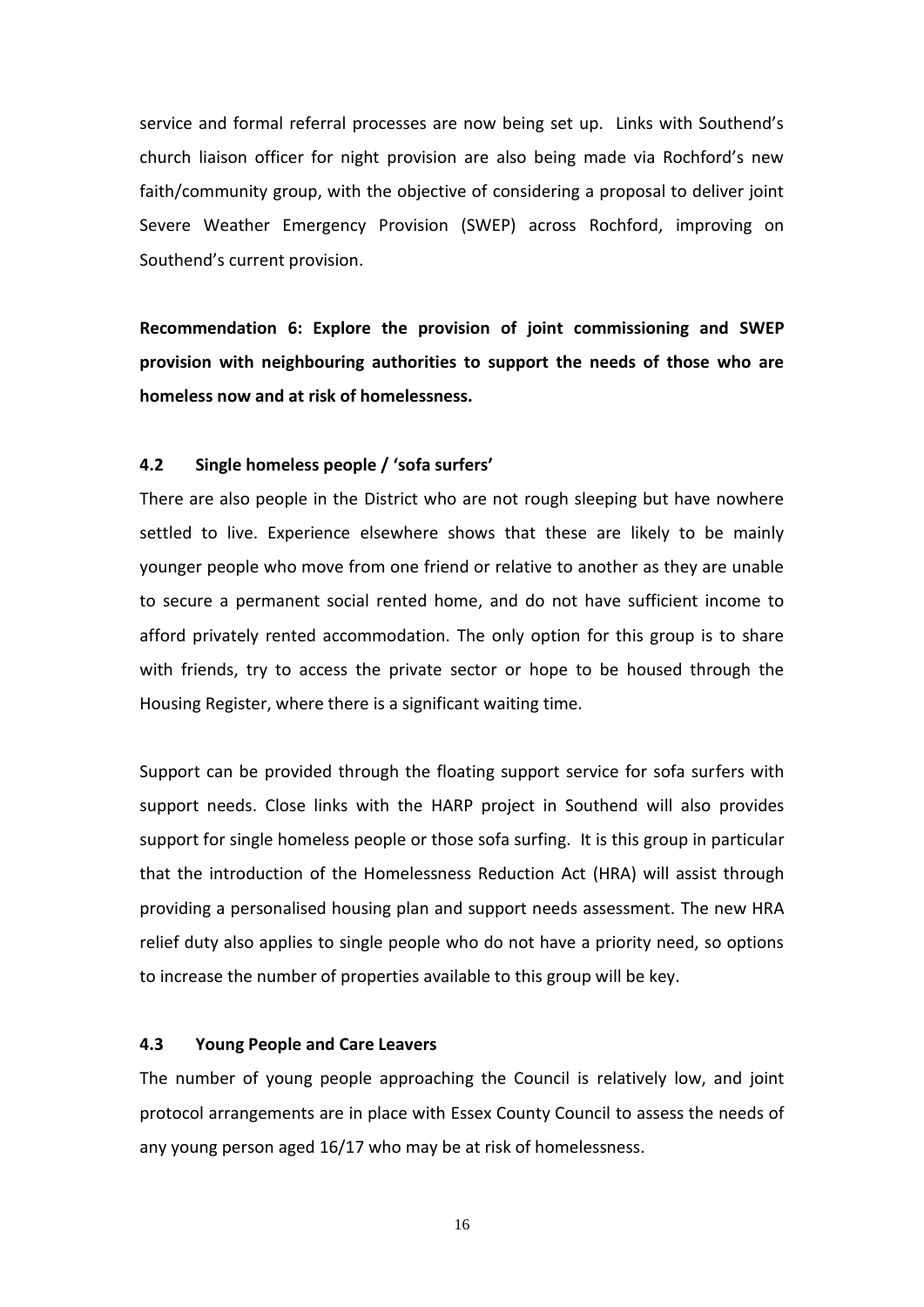The identification of a 'young person's champion' in the team to work with young people, their families and partner agencies, and deliver some family mediation is already delivering benefits.

The joint working protocol between Essex Housing Authorities and Essex County Council in dealing with homeless 16 and 17 year olds has been reviewed and a new Draft Protocol has been prepared, to be adopted once the MHCLG Code of Guidance relating to young people recently issued has been reviewed.

## **4.4 Vulnerable families**

Families who are at risk of homelessness or who have become homeless and have moved into temporary accommodation have a variety of support needs. They may have to move away from their usual family support networks, and children may have to change schools. This combined with a relationship breakdown or financial worries can result in households with support needs of one type or another. Financial support can be offered through arrangements with the local CAB.

The Council also has good links with Rochford Extended Services. This service was established by schools across the district who formed a charitable trust, working together to help the schools, families and the community make the best of their resources. The service runs Multi Agency Cluster (MAC) Meetings, promoting partnership working between statutory, non statutory and voluntary organisations, to provide support for children and their families. Essex County Council also provides a Family Hub in each district offering a range of professionals who can support families.

Housing officers can refer to health visitors, provide food bank vouchers and ensure that all support needs are met. For young parents supported housing is available in the district through the National Association for the Care and Resettlement of Offenders (NACRO) funded by Essex County Council.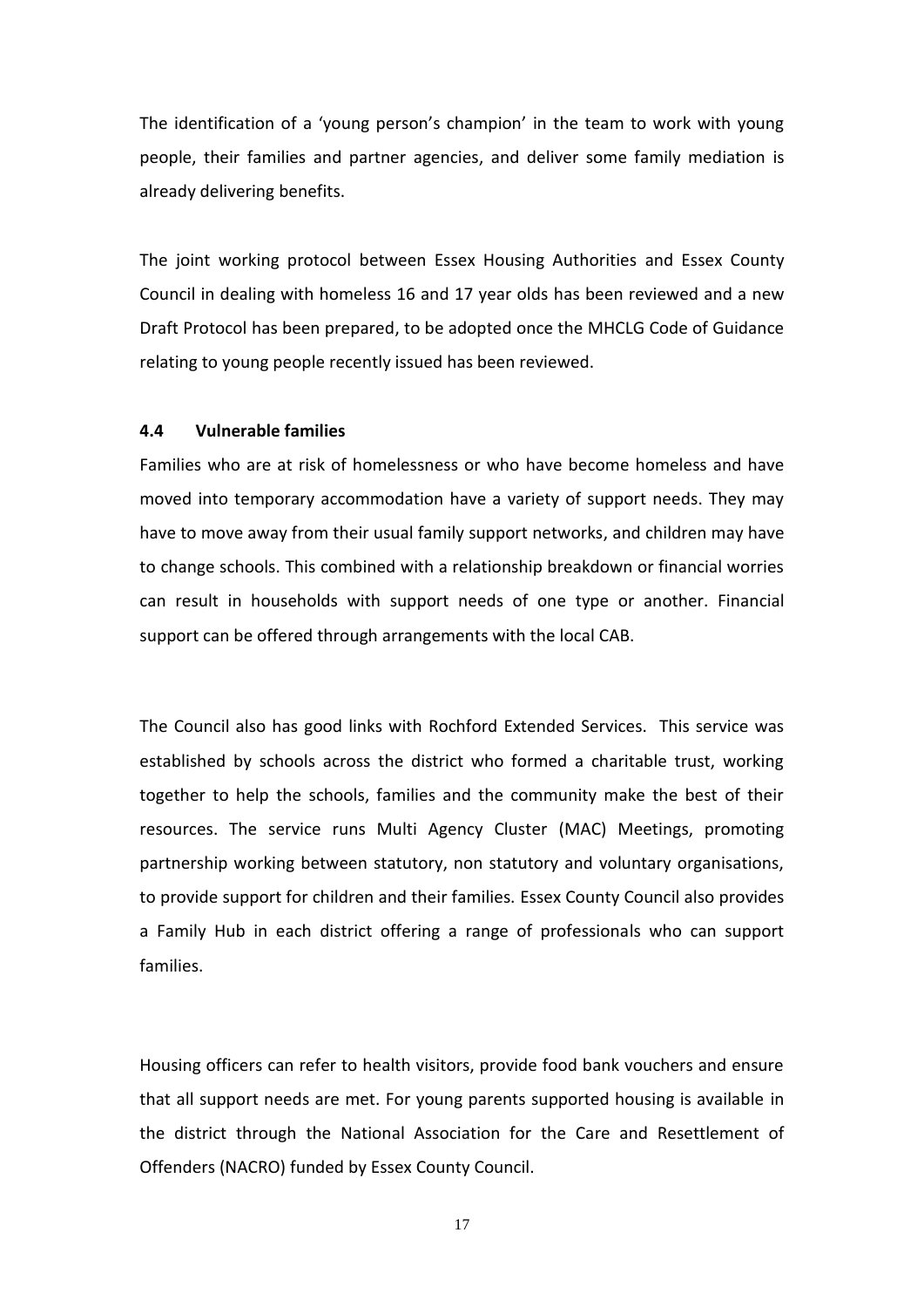## **4.5 Victims of domestic abuse (DA)**

Incidents of domestic abuse leading to homelessness are relatively high and require a multi-agency response to keep victims safe. The Essex County Council commissioned DA provider, is Safer Places and provides advisory services across all local authorities and some limited refuge space. Housing Options officers are able to access this resource, but locally there are also good links with domestic violence services including Changing Pathways who has a five unit refuge in the District.

The Council is also participating in the new South Essex Domestic Abuse Hub funded by MHCLG with access to a dedicated DA liaison officer, available at Rochford half a day a week. This is reported to be working well and provides additional resource to the team.

Homelessness Prevention officers are involved with multi-agency partnership working around domestic abuse including attendance at the Multi-Agency Risk Assessment Conference (MARAC) which aims to reduce the risk of serious harm to high-risk victims and their children by sharing information.

There is little provision for male victims of domestic abuse in line with many other areas, however temporary accommodation would be provided should an approach be made and the generic floating support could be accessed.

#### **4.6 People with a mental health problem**

With mental health being one of the highest 'priority need' categories of those accepted as homeless, it is essential that good relationships exist with partners in this field.

Within the team one experienced officer has taken on the role of Mental Health Champion, and has developed excellent links with both Rochford hospital psychiatric ward and the Community Mental Health team.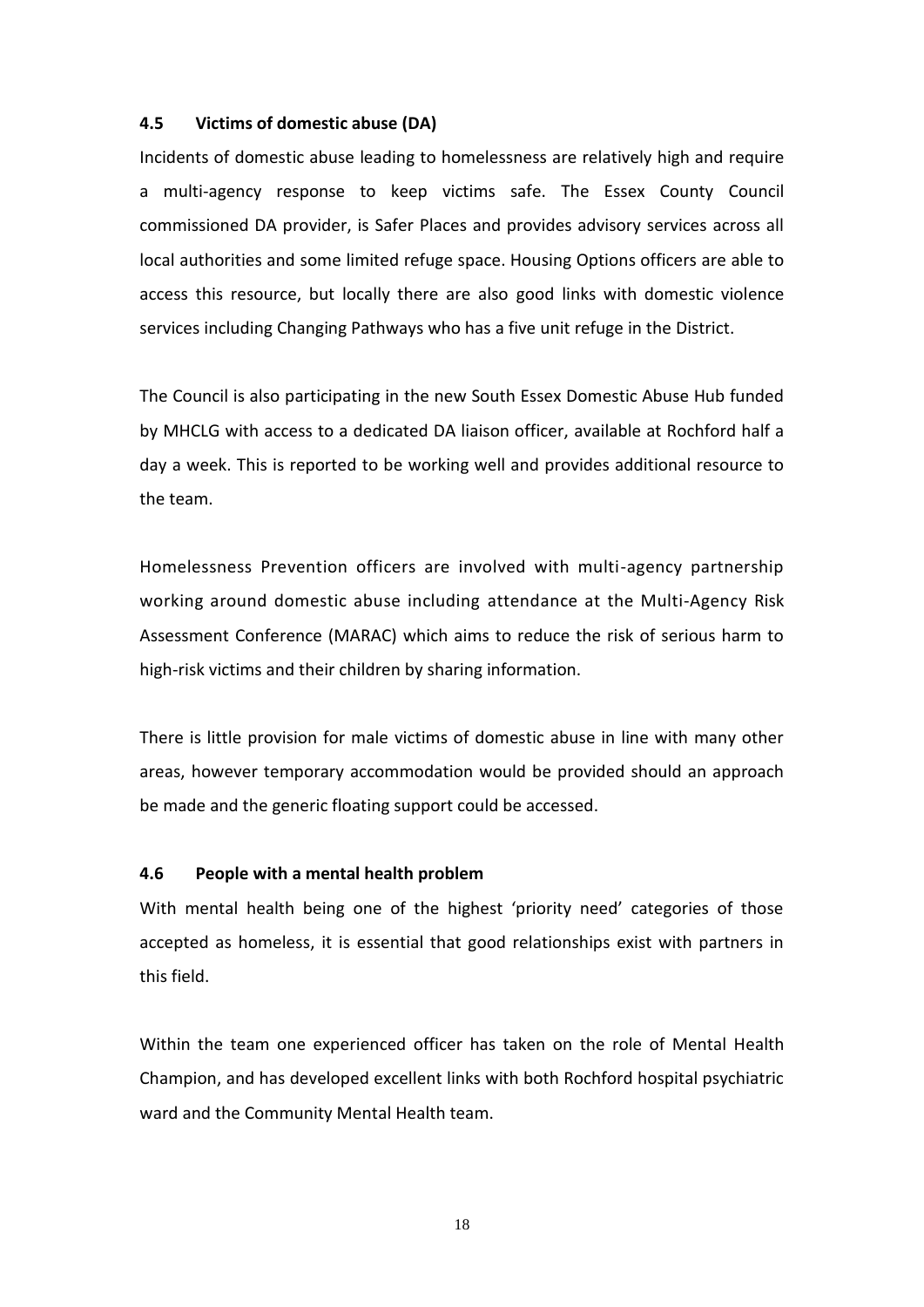Individual relationships formed with key professionals ensures that needs are assessed effectively, however, with thresholds for statutory services raised there is a resulting need for more low level mental health support. There is also no supported housing available for people with mental health issues in the district.

The Peabody Housing Floating support service reports that around a third of their referrals are for people with a primary need around mental health. This provides an essential service to people who may not meet the statutory threshold for mental health services.

**Recommendation 7: Consider the availability of floating support for people with mental health issues not meeting statutory thresholds for services and whether additional resources could be made available.** 

## **4.7 Offenders, former offenders and those at risk of offending**

There are historically few approaches from offenders or former offenders however this may change in light of the HRA and the new prevention and relief duties for people released from prison or youth detention accommodation.

Officers are represented on the Multi-Agency Public Protection Arrangements (MAPPA) panel and cases are dealt with through a partnership approach. Links with Community Safety colleagues and housing association partners are well developed and cases of anti-social behaviour considered on a case by case basis and joint visits undertaken.

# **4.8 People with substance misuse or drug and alcohol problems**

People with substance misuse issues haven't historically approached the Council for assistance in great numbers although those that do often have complex needs, including mental health problems and can be hard to engage and work with. Services available include Open Road and Synergy who both provide practical support.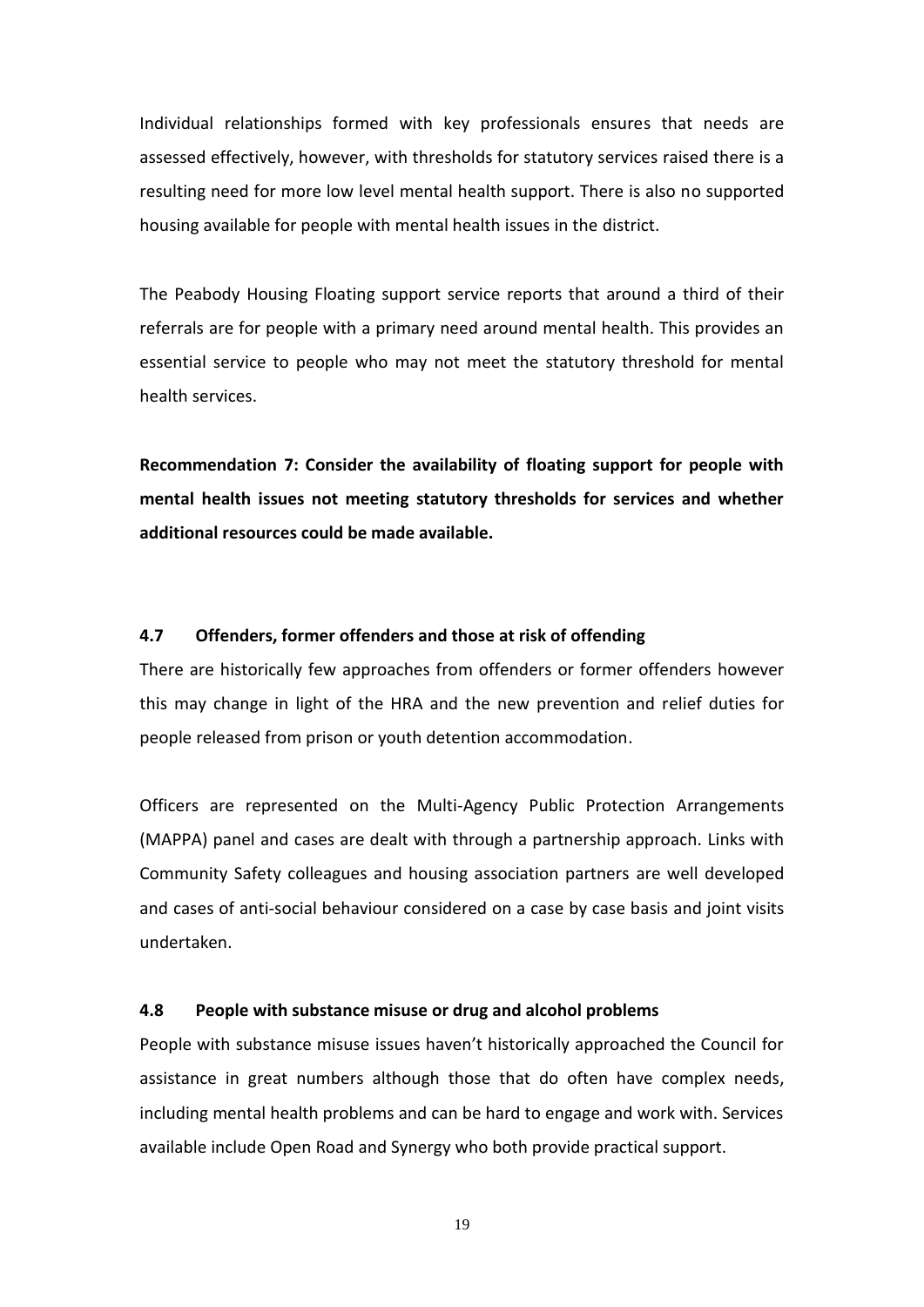# **4.9 Older people**

The number of older people becoming homeless is minimal due to the availability of sheltered and general older persons housing. Older people can usually be housed through the Housing Register into suitable sheltered accommodation before homelessness occurs. Supported housing consists of a number of sheltered housing schemes with non-resident wardens and two extra care schemes.

# **4.10 People with a learning or physical disability**

Numbers of people approaching the Council with either physical or learning disabilities are low. Housing with support is provided at Ken Start House, Rochford. This 14 bed home was built in 2009 on the grounds of the former Rochford Hospital to provide specialist accommodation for young adults with learning difficulties.

# **4.11 Identifying what supported accommodation is available**

There are a number of supported housing accommodation schemes in Rochford as shown below:

| <b>Table 9: Supported Housing in Rochford</b> |                                   |          |                                   |  |  |  |  |
|-----------------------------------------------|-----------------------------------|----------|-----------------------------------|--|--|--|--|
| <b>Client Group</b>                           | Number of support units available |          |                                   |  |  |  |  |
|                                               | <b>Accommodation</b>              | Floating | Provider                          |  |  |  |  |
|                                               | based                             | support  |                                   |  |  |  |  |
| Young People                                  | 3                                 |          | Genesis/NACRO                     |  |  |  |  |
| Mental Health                                 | $\overline{1}$                    |          | Richmond Fellowship               |  |  |  |  |
| Young parents                                 | $\overline{4}$                    |          | Swan / NACRO                      |  |  |  |  |
| Domestic Abuse                                | 5 (Refuge)                        |          | <b>Basildon Changing Pathways</b> |  |  |  |  |
| Learning Disabilities                         | $\overline{2}$                    |          | Swan Housing                      |  |  |  |  |
|                                               | 14                                |          | <b>Essex County Council</b>       |  |  |  |  |
|                                               |                                   |          | (shared nomination rights)        |  |  |  |  |
| Older People                                  | 2 Extra Care                      |          | <b>Swan Housing</b>               |  |  |  |  |
|                                               |                                   |          | <b>Genesis Housing</b>            |  |  |  |  |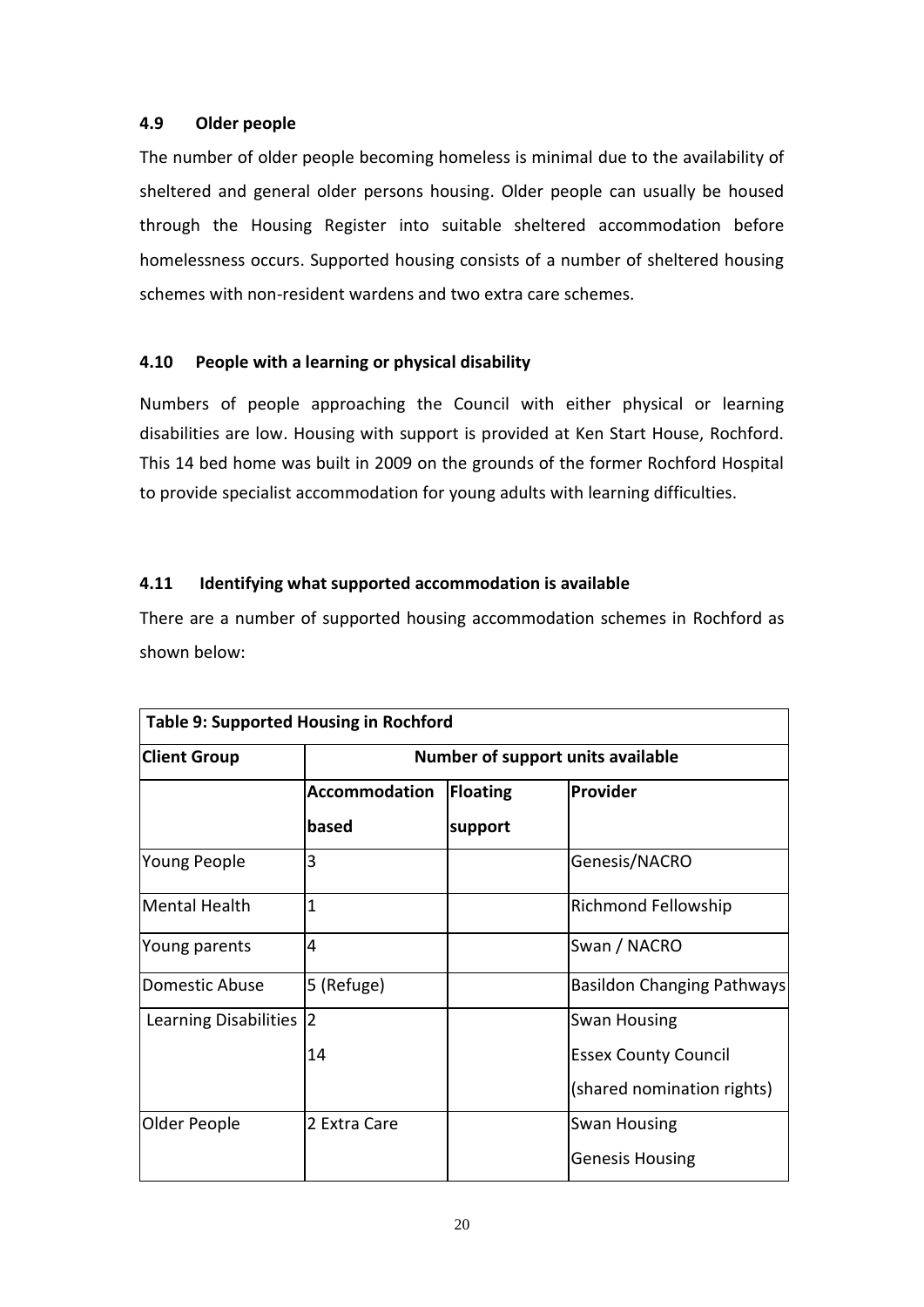While there is sufficient provision for the number of young people and young parents approaching the Council, there is no supported housing specifically for people with mental health issues, one of the main issues.

Housing floating support is delivered by Peabody and includes a worker based at Rochford on a Tuesday, enabling support to be offered easily. The service received 37 referrals in 2016/17, doubling to 87 in 2017/18 due to new ways of working and the service provides support to households with a variety of support needs including families. A high percentage of clients have mental health issues. Essex CC confirms that funding will continue for this service in 2018/19, but the model of provision may change, to compliment the current homelessness trailblazer approach.

With the Governments proposals for the funding of short term supported housing due out this summer, it is important that Rochford engages with Essex County Council and neighbouring authorities to ensure the support needs of Rochford residents are included in any strategic documents produced in future.

**Recommendation 8: Work in partnership with ECC and other housing authorities to develop a Supported Housing Strategic Plan for Essex.**

# **5. Review of Temporary accommodation**

A Review of temporary accommodation has been carried out. The table below illustrates the position with placements in temporary accommodation over the last two years.

| <b>Table 10: Temporary Accommodation numbers</b> |          |          |  |  |  |
|--------------------------------------------------|----------|----------|--|--|--|
| <b>Type of accommodation</b>                     | 31/03/17 | 31/03/18 |  |  |  |
| Self-contained with housing association          | 38       | 39       |  |  |  |
| Self-contained nightly let                       | 11       | 11       |  |  |  |
| HMO (New South Street)                           | 0        | 12       |  |  |  |
| Refuge (in district)                             | 3        | 5        |  |  |  |
| HMO (Southend)                                   | 5        | 3        |  |  |  |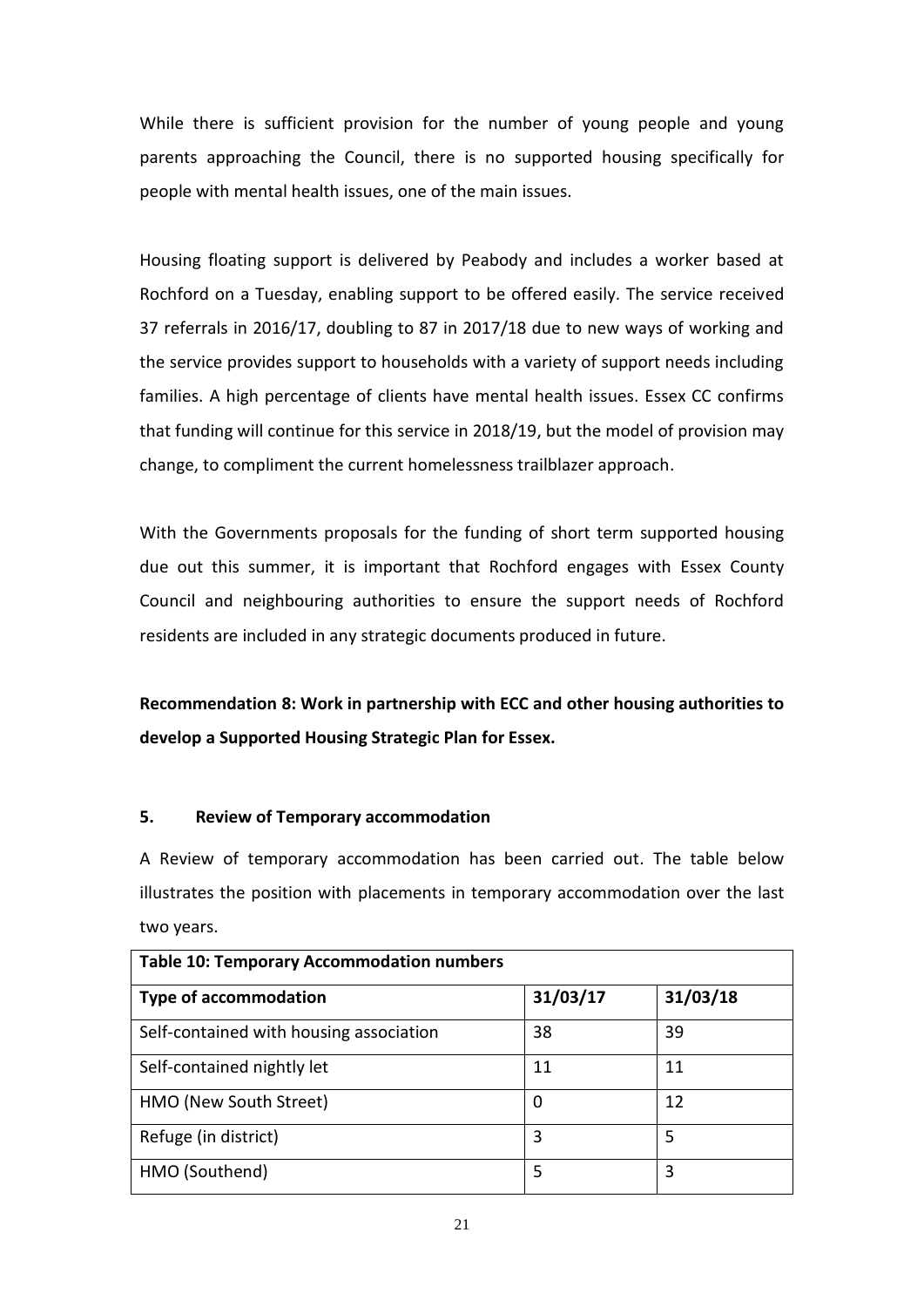| B&B (commercial)                            | 21 |    |
|---------------------------------------------|----|----|
| Homeless at home (with relatives/friends)   |    |    |
| <b>TOTAL</b>                                | 80 | 78 |
| Of the total - those placed out of district | 34 |    |

Officers have been very pro-active in developing new temporary accommodation, resulting in an overall reduction in the number of households being accommodated in bed and breakfast and fewer being placed outside the district. Numbers in bed and breakfast have reduced significantly from an all time high of 54 in July 2017 to 4 as at  $31<sup>st</sup>$  July 2018.

SHA have been one of the main partners in delivering new provision, developing 15 units of self-contained temporary housing in the last year at Francis Cottee Lodge, a former sheltered housing complex. This is now fully occupied and is managed by SHA.

A 10 year lease agreement has also been signed with a new developer partner, for a 12 unit house in multiple occupation (HMO)-hostel in South Street, Rochford. The Council has taken on the responsibility of managing this accommodation and providing basic support for residents. Joint sign ups are carried out and the agency deals with void properties and any maintenance issues. This developer is also working closely with officers on an additional temporary accommodation site for single people, through a further 10 year lease for the use of an 11 unit HMO in the centre of Rochford town

While the Council has few young people aged 16/17 approaching as homeless, when they do it is often difficult to find and secure suitable temporary accommodation. The Council recognises the importance of ensuring that temporary accommodation is available when needed and this new development should ensure this need is met.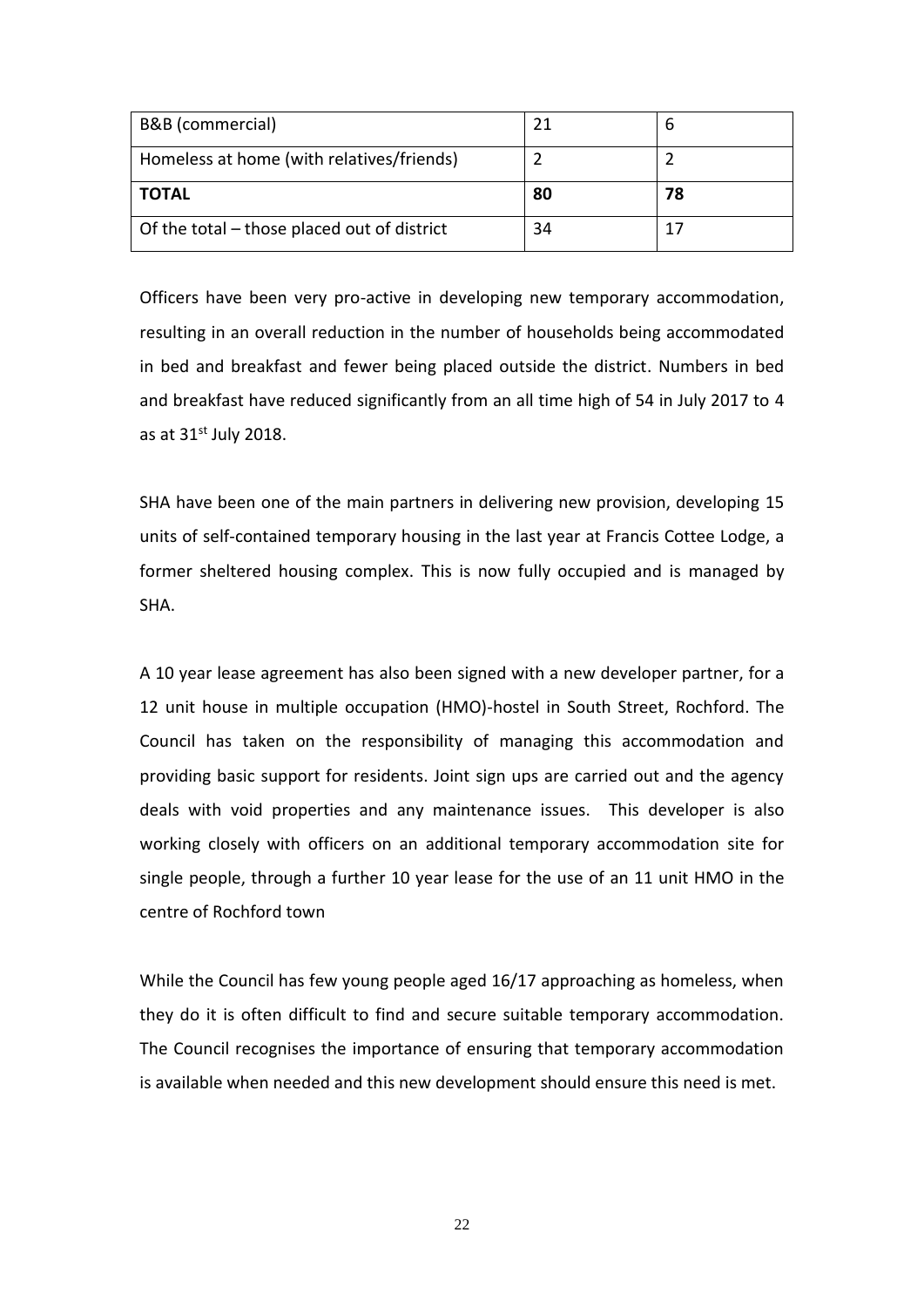These new developments are very welcome and will continue to reduce the use of B&B further, ensure that people are housed within the district and provide much improved value for money for the Council.

**Recommendation 9: Continue to work in partnership with both housing association and private sector partners to deliver new temporary and settled accommodation to eliminate the use of B&B.** 

If, however, the Council continues to provide rent collection, management and support to households living in these units, this will place additional pressure on a Housing Options service that is already working at full capacity. Management of temporary accommodation is resource intensive and consideration should be given to either tendering the management and/or support function, or employing dedicated officers to manage and provide support in Council run temporary accommodation.

**Recommendation 10: Review support arrangements at the Council run temporary accommodation to ensure that there is capacity to do this effectively.** 

# **6. Housing Options to relieve homelessness**

As mentioned in 3.3 above, good relationships are being developed with private landlords and letting agents and this is being used to help support the availability of privately rented properties for families and single people.

For single people in particular there are opportunities to encourage private landlords to consider taking on groups of single people sharing properties either through lead tenant models or joint tenancies and to develop more affordable shared properties and HMOs. While these may seem like risky options to landlords, the support that the Council can now offer will be key to encouraging that offer and developing the partnership approach.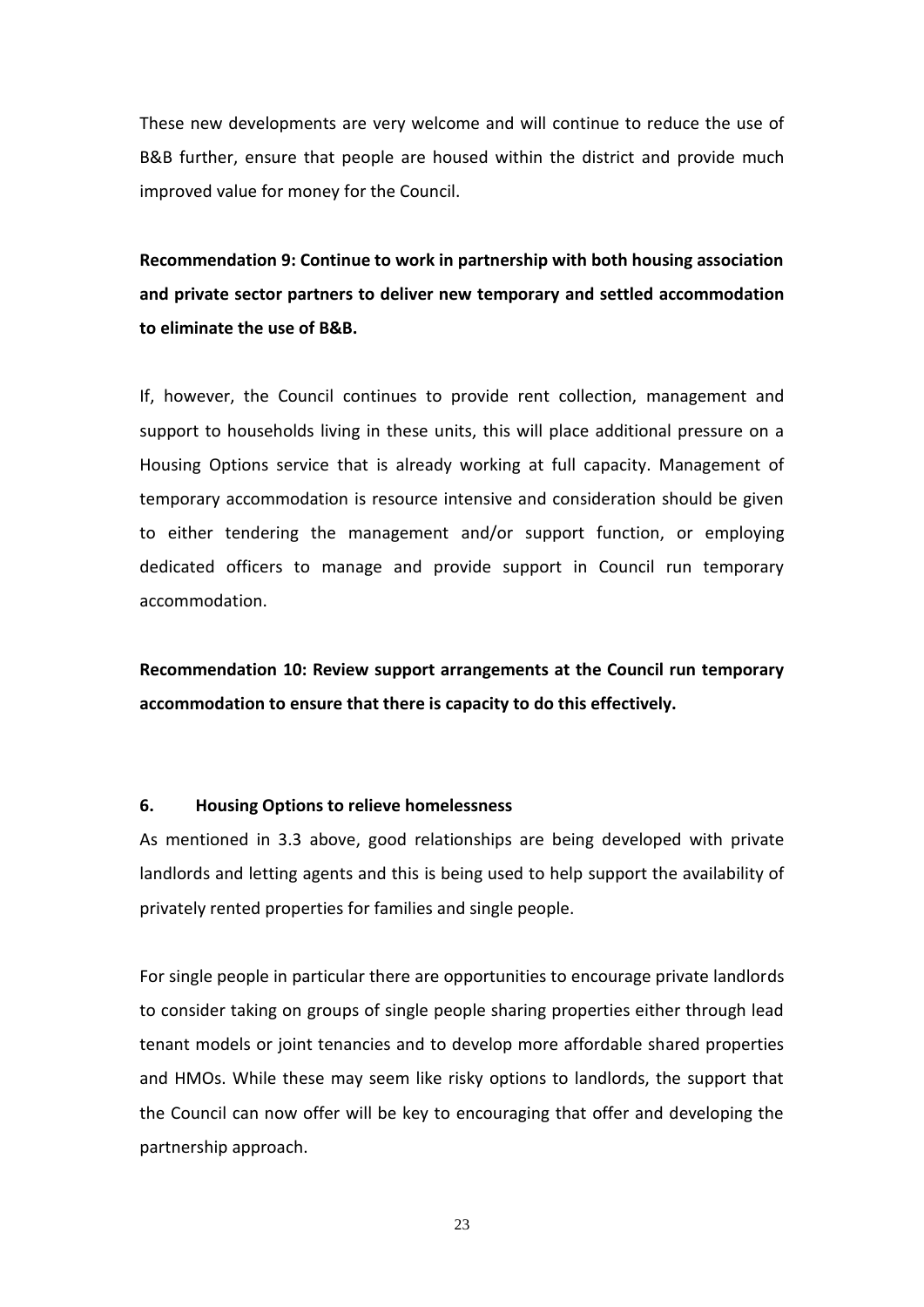The availability of lodgings can be promoted through encouraging people to rent out a room in their home and providing information and advice on letting a room in your home. This can be promoted to home owners and can improve incomes for households struggling to manage high housing costs.

**Recommendation 11: Develop and promote information and advice on letting rooms in your home widely in all sectors to encourage people to make available rooms for single people at affordable rents.** 

#### **7. Implementation of the Homelessness Reduction Act 2017**

# **7.1 The Homelessness Reduction Act 2017 (HRA)**

The HRA places new legal duties on English local authorities, so that everyone who is homeless or at risk of becoming homeless has access to meaningful help, irrespective of their priority need status; as long as they are eligible for housing assistance.

The Act largely amends part VII of the Housing Act 1996. It redefines the meaning of threat of homelessness by extending the period of threatened with homelessness from 28 to 56 days. There are six key aims of the Act which include:

- a) Prevention Duty to provide casework intervention to resolve threatened homelessness. Local authorities work with applicants to draw up a personalised housing plan tailored towards their individual circumstances to help identify the best solutions in each case rather that standard advice.
- b) Relief Homelessness relief occurs when an authority has been unable to prevent homelessness but helps someone to secure alternative accommodation, even though the authority is under no statutory obligation to do so. An example of relieved homelessness cases includes; non-priority and intentional homelessness cases.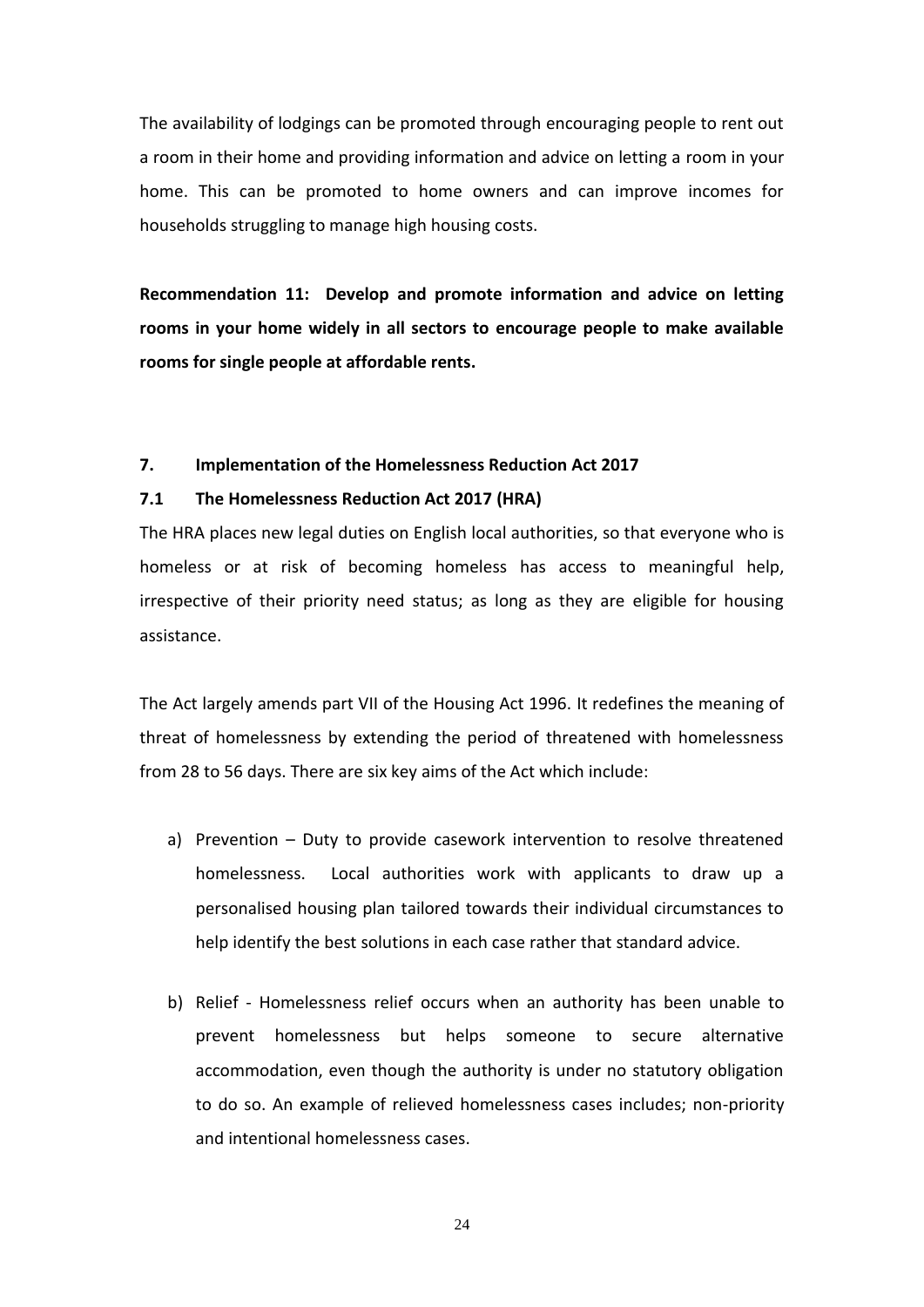- c) Duty to provide advisory services Local authorities must provide free homelessness advice and information to any person in their local authority area. This should include advice and information on preventing homelessness, securing accommodation when homeless, the rights of homeless people or those threatened with homelessness, the help that is available from the local authority or others and how to access that help. It also requires advice services to be designed with certain vulnerable groups in mind.
- d) Main Homelessness Duty The main homelessness duty of settled accommodation for priority need , unintentionally homeless and have a local connection where prevention or relief duties have failed still remains in place.
- e) Cooperation Applicants will be expected to cooperate with local authorities as the duties outlined can be ended if applicants are found to have deliberately and unreasonably refuse to cooperate.
- f) Duty to refer There will be a new duty on other public services to refer people to homelessness teams if they are working with people who are homeless or at risk of homelessness. This comes into force in October 2018.

## **7.2 Rochford progress on implementation**

In Rochford significant progress has been made to implement the HRA. This has included:

- $\checkmark$  Recruitment to 2 additional fixed term Homeless Prevention Officer posts
- $\checkmark$  Proposals for a Senior Homeless Prevention Officer to support the team with the changes at an operational level.
- $\checkmark$  New triage procedures on the front line.
- $\checkmark$  The purchase of an ICT system to monitor and review cases.
- $\checkmark$  The adoption of best practice template plans and letters for applicants.
- $\checkmark$  A Homelessness Review and plans to develop a Housing & Homelessness Strategy.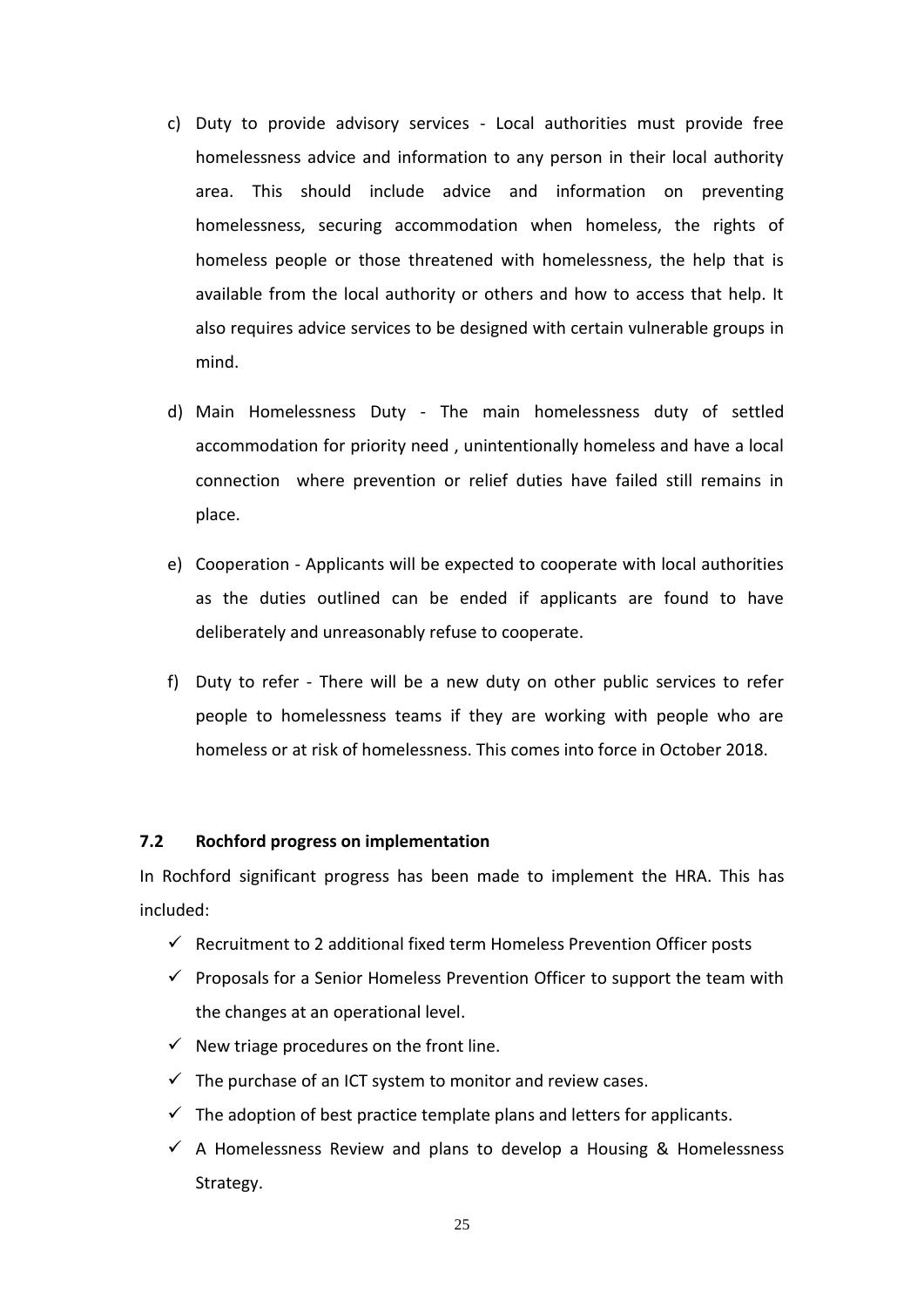- $\checkmark$  Renewed focus on strategic partnerships and developing new services.
- $\checkmark$  Plans to increase the supply temporary accommodation in the district.
- $\checkmark$  A Homelessness Forum and engagement with key partners to develop a Homeless Charter

This Review forms part of the progress to date. The new Housing & Homelessness Strategy will identify the Council's priorities and include recommendations for further changes to meet the requirements of the Act and deliver a pro-active homeless prevention service.

## **8. Housing supply**

# **8.1 New affordable housing**

While good progress has been made in delivering new temporary accommodation, without a pipeline of new housing supply this will not in itself solve the housing pressures on the Council. Delivery of new affordable housing must be a key corporate priority for the council as this presents a significant risk to the Council's ability to manage the demands on the homelessness service.

The Council adopted their Core Planning Strategy in January 2013 which covers a plan period from 2012 – 2027. The Strategy outlines the requirement for new affordable housing on sites within the borough and includes a target to deliver 1,140 affordable homes in the plan period, equivalent to 76 affordable dwellings each year.

Sanctuary Housing Association are currently in an agreement with the Council to deliver 500 new homes in the District. There are 7 other housing associations with stock in Rochford, but only 3 are active developers.

The number of new affordable homes in the development pipeline is high compared to that delivered in recent years. The following table demonstrates the expected increase compared with historical figures: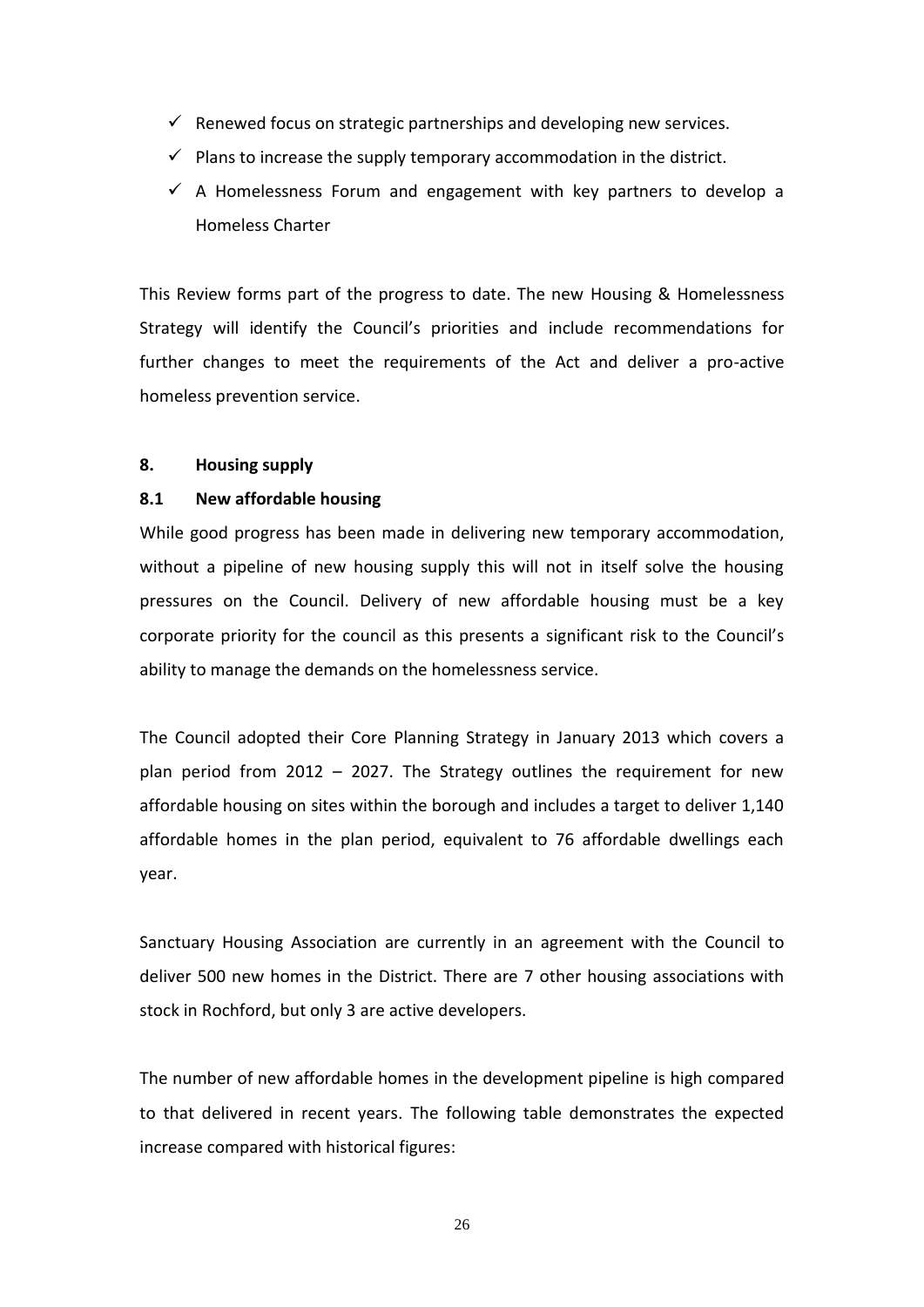| Table 11: New affordable housing supply 2012 - 2021   |                  |       |       |       |       |       |       |       |       |  |
|-------------------------------------------------------|------------------|-------|-------|-------|-------|-------|-------|-------|-------|--|
|                                                       | 12/13            | 13/14 | 14/15 | 15/16 | 16/17 | 17/18 | 18/19 | 19/20 | 20/21 |  |
| Delivery<br>of new<br>affordable<br>/social<br>rented | 33               | 59    | 28    | 32    | 8     | 43    | 100   | 150   | 271   |  |
| Delivery<br>of shared<br>o/ship                       | 34 in the period |       |       |       |       |       |       |       |       |  |

Housing supply is covered in more detail in the new Housing & Homelessness Strategy but it is encouraging that the pipeline of new homes has significantly increased in the last year. The need for smaller units for single people and newly formed households should be included in any new developments of affordable housing.

**Recommendation 12: Consider opportunities for new affordable homes using the Council's land-bank or other publicly owned land, the Councils borrowing abilities and developing partnerships to deliver these.** 

# **9. Staffing structure**

## **9.1 Restructure of Housing Services**

The Housing Options service continues to re-structure its service, to ensure a robust approach to the ongoing HRA implementation, the recent approval of a new Senior Homelessness Prevention Officer to lead the Housing Options service, will free up the Housing Options Team Leader to develop new strategic partnerships and deliver the Housing and Homelessness Strategy.

In addition, 2 additional fixed term Homelessness Prevention Officer posts, funded from the Government Flexible Homelessness Support Grant have been brought in to support the service to manage the change required by the new legislative framework and implement the recommendations in the Housing & Homelessness Strategy.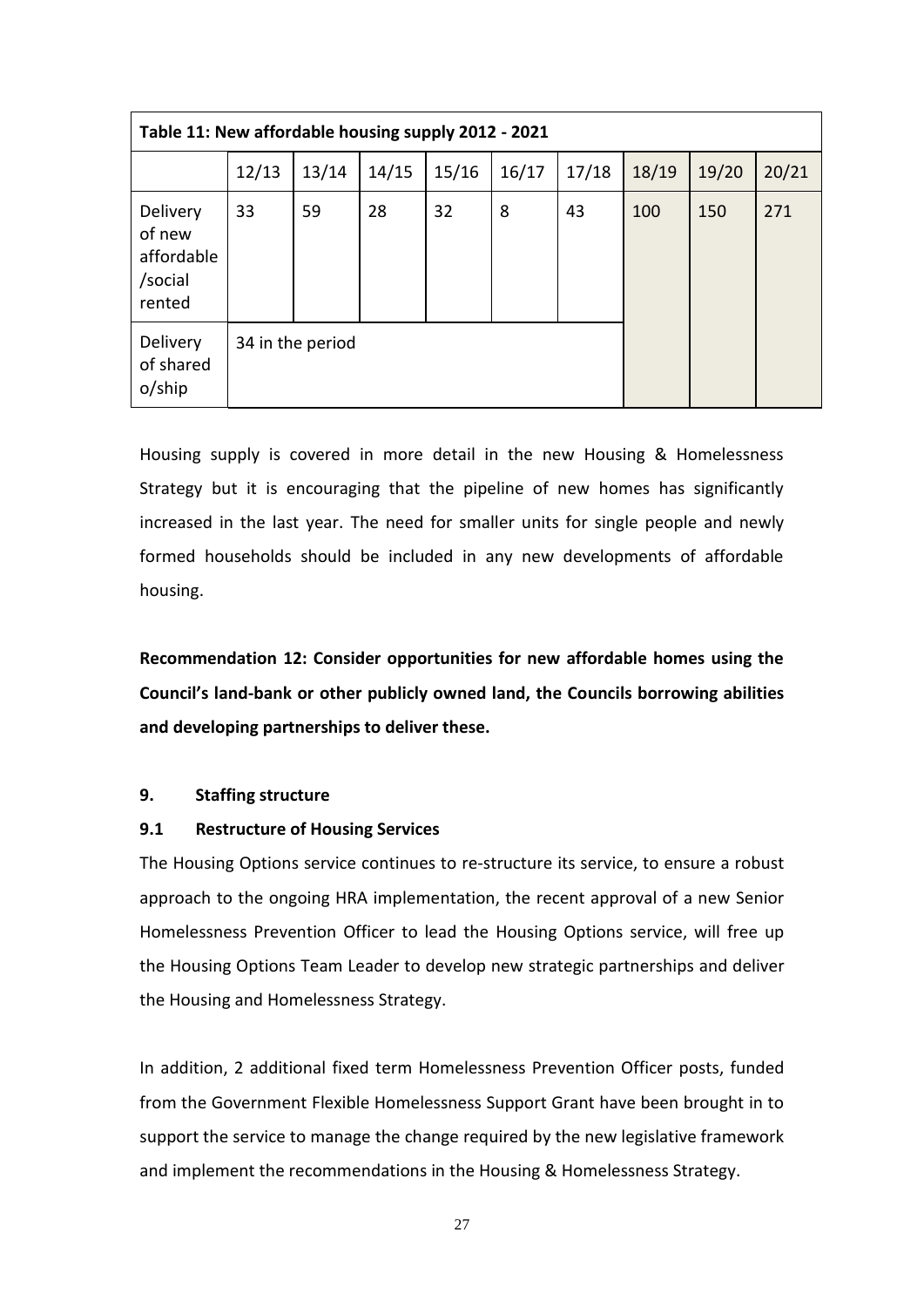# **10. Resources**

# **10.1 Income and Expenditure on homelessness services**

The Government has provided additional resources in order to support local authorities to deliver the HRA up to 2019/20.

| Table 12: Government Resources to tackle homelessness |         |         |         |
|-------------------------------------------------------|---------|---------|---------|
|                                                       | 2017/18 | 2018/19 | 2019/20 |
|                                                       | £       | £       | £       |
| Flexible Homeless Support Grant (FHSG) (ring          | 103,670 | 117,389 | 191,531 |
| fenced)                                               |         |         |         |
| Burdens Fund (ring fenced)                            | 21,402  | 19,604  | 22,530  |
| Homeless Prevention Fund (non ring fenced)            | 49,180  | 49,371  | 49,322  |
| ICT Fund (ring fenced)                                | 9,202   | 0       | 0       |
| H- Click payment (ring fenced)                        | 3,421   | 0       | 0       |
| <b>Discretionary Housing Payments</b>                 | 143,073 | 136,169 | u/k     |

The Council has utilised some of its Flexible Homeless Support Grant to recruit into the 2 fixed term prevention posts and an invest to save approach continues to be taken e.g. based on estimated prevention savings in 2017/18, x1 prevention officer is averaging an estimated £7,000 per month prevention, when compared with emergency accommodation costs.

FHSG monies will be used exclusively for developing prevention work and access to new services with partners i.e. Charities, HARP and Isaiah Project and for supporting new commissioning opportunities with Southend Council.

All the ICT/H-Click funding has been fully spent on new software to fully implement the new HRA approach, plans and monitoring needs.

The allocation of financial assistance from the Government is confirmed up until 2020 and is by no means certain and needs to be kept under review.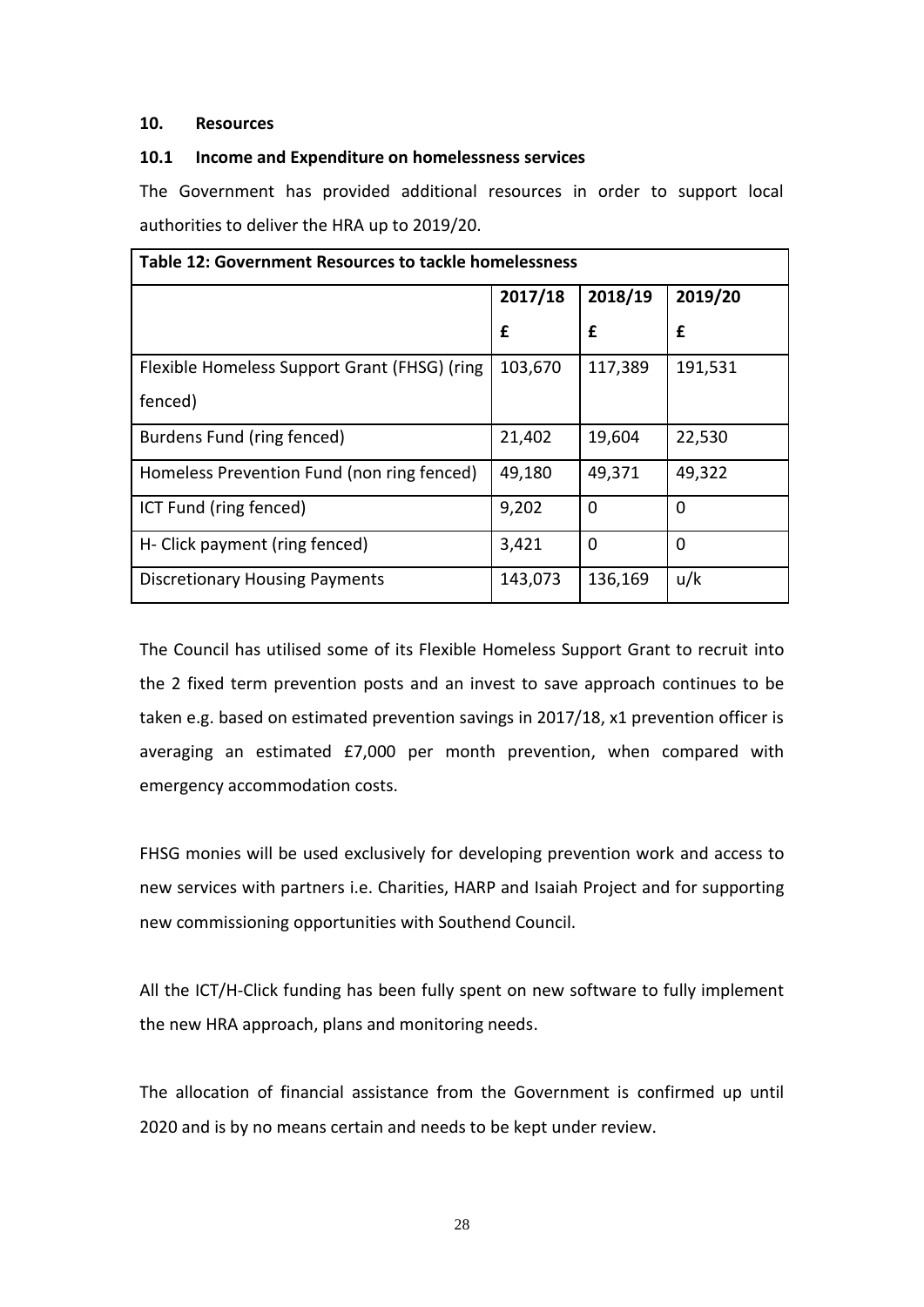### **11. Consultation**

### **11.1 Homelessness Forum**

A Homelessness Forum was held in June 2018 attended by over 40 representatives from local statutory services and the voluntary and community sector. A workshop was held to understand the challenges for Rochford in terms of homelessness and to comment and agree on the values and commitments in the new local Homeless Charter. There was general agreement to the values and commitments in the Charter and the key issues arising from the Homelessness Review and partners shared a desire to know more about what services are available to help and signpost clients to, and supported the intention to maximise resources by joining with neighbouring authorities and other agencies.

The Forum also considered what actions could be undertaken to tackle these issues, which will form part of the Housing & Homelessness Strategy for the Rochford district. Wider public consultation is planned for the Strategy in September 2018.

## **12. Conclusions**

Demand for homeless prevention services in the Rochford district is likely to grow due to a general lack of affordable housing supply. There will be many challenges in seeking new solutions to prevent homelessness in line with the requirements of the Homelessness Reduction Act, however the new structures and renewed energy within the team provides a solid foundation on which to build a strong prevention service.

The main cause of homelessness is eviction from family and friends, therefore a priority is to develop a service that provides early home visits from officers skilled in mediation, who take a holistic approach to the whole household's circumstances and seek innovative ways to resolve the issues that may lead to homelessness. Solutions should be sustainable, and if homelessness is inevitable, to work with people to plan a move into alternative housing, rather than have to deal with a crisis.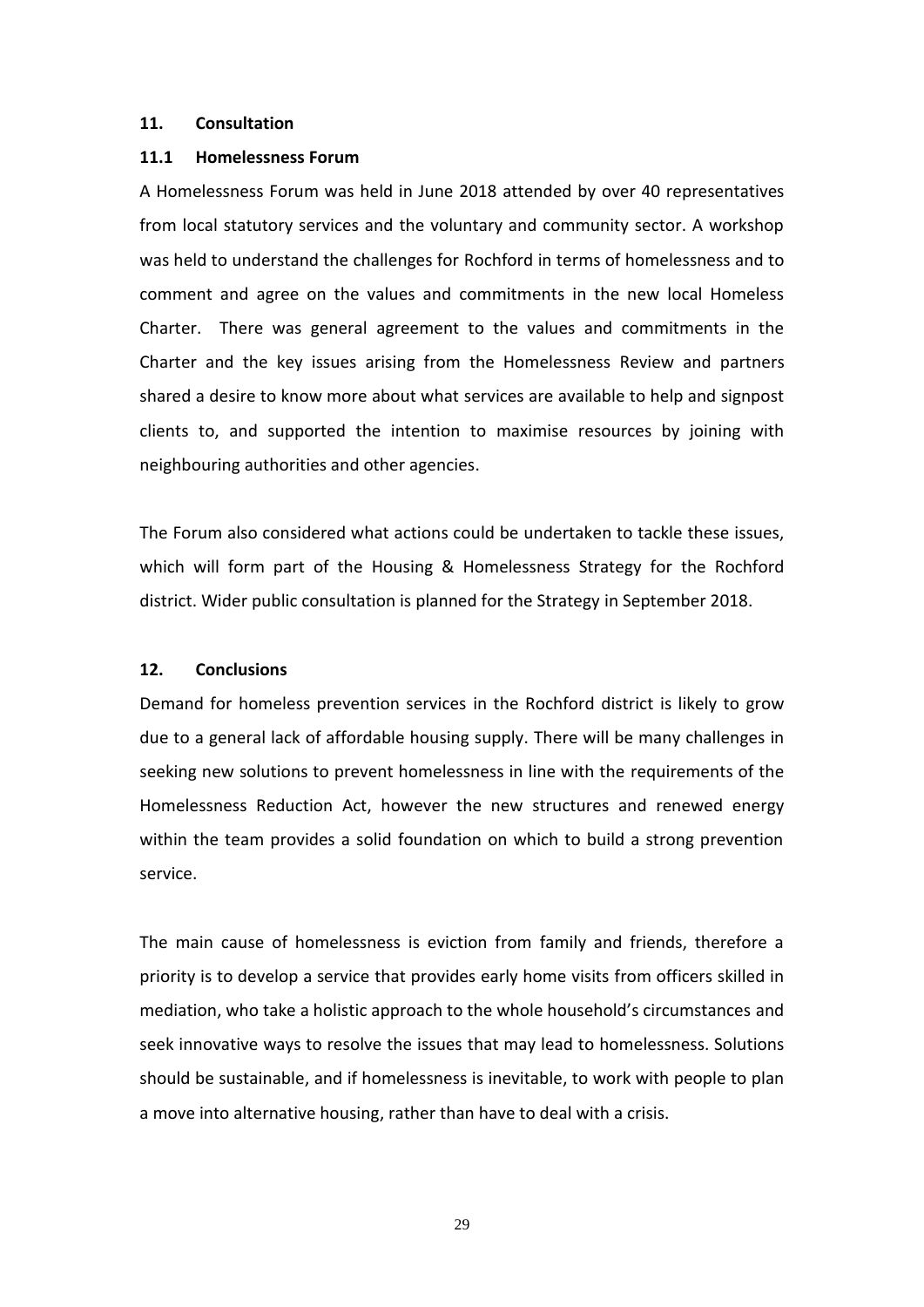A priority is also to further develop the relationship with landlords, both private landlords/letting agencies and housing associations to ensure that any problem with tenants is identified at an early stage. Developing protocols to refer tenants to homelessness prevention officers at a much earlier stage will allow solutions to be identified before tenancies are put at risk.

In order to seek solutions to support people with complex problems a multi-agency response is required and priority should be given to continuing to develop effective partnerships with both statutory, voluntary and community organisations in order to ensure people receive the support they need, not only in terms of accommodation but ongoing support to maintain it.

Numbers in temporary accommodation continue to rise and although numbers placed outside the district in bed and breakfast accommodation are reducing, there is still some reliance on B&B and this must be avoided in future. Plans are in place to develop more temporary accommodation in the district and once this is in place to carry out a further review of out of area accommodation and develop a plan to reduce this over time.

New supply of affordable housing is required and further work is needed to ensure the pipeline of new affordable homes is delivered in order to meet future need. The focus will be on working with partner associations and other internal departments to deliver affordable homes in the main areas of need.

The conclusions in this review of the homeless service along with wider consideration of the strategic approach to the supply of new affordable housing along and the Council's role in relation to private sector housing has led to specific priorities for the new Housing and Homelessness Strategy:

#### **Priority 1: Place**

• We support the delivery of appropriate housing growth in Rochford and will use all available resources to deliver affordable housing to meet needs.